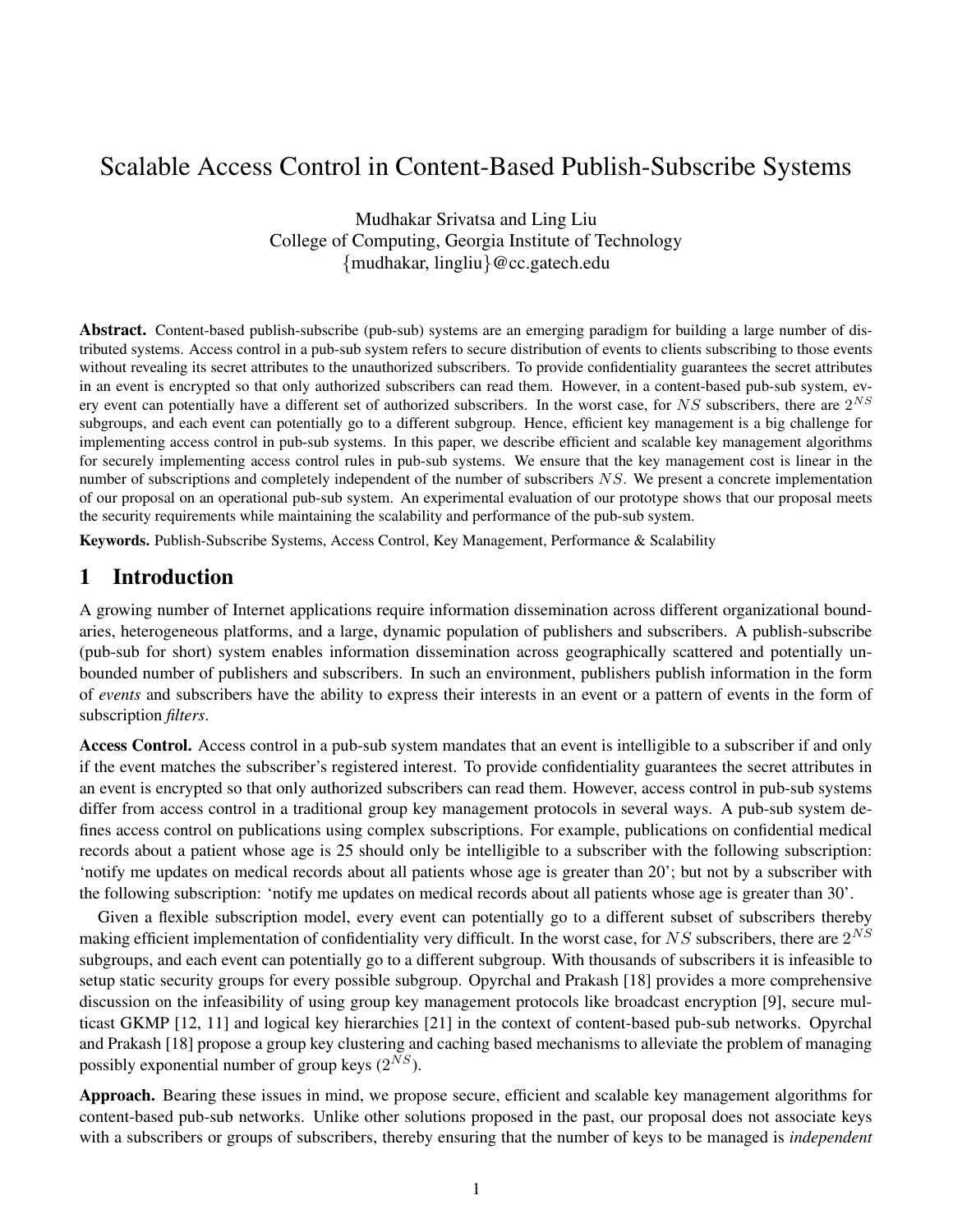of the number of subscribers in the pub-sub system. We associate an authorization key  $K(f)$  with a subscription filter f and an encryption key  $K(e)$  with an event e. We use the encryption key  $K(e)$  to *encrypt* the secret attributes in an event e. A subscriber can *decrypt* these secret attributes using *any* key  $K(f)$  if and only if the event e matches the subscription filter f. This is achieved by mapping the authorization key  $K(f)$  and the encryption key  $K(e)$  to a common key space. We use key derivation algorithms to ensure that  $K(e)$  can be efficiently derived from  $K(f)$  if the event e matches the filter f; otherwise, guessing  $K(e)$  from  $K(f)$  is computationally infeasible.

Our approach has two important performance and scalability benefits over the traditional subscriber group [18] based approach. (i) Our approach ensures the number of authorization keys are *independent* of the number of subscribers by using efficient key derivation algorithms. Using our approach the key server maintains only one key and the subscriber maintains a small and constant number of keys per subscription (as against the worst case exponential number of keys using a group key management approach). (ii) Our approach allows the key server to be *stateless* and ensures that the cost of a subscription is a small constant (independent of  $NS$ ). The subscriber group based approach may require changes to the groups and group keys when a new subscriber joins the system, thereby incurring higher computation, communication and storage costs.

**Contributions.** In this paper we demonstrate our approach by constructing key spaces for four types of publicationsubscription matching: topic or keyword based matching, numeric attribute based matching, category based matching and string based prefix/suffix matching. We formally define these matching semantics in Section 2. We provide secure and efficient key derivation algorithms to guarantee the confidentiality of secret attributes in an event. We enhance the performance of our key derivation algorithms by constructing a semantic key cache. We present a modular and stackable implementation of our proposal on the Siena [6] pub-sub system. Our experiments show that our proposal meets the security goals while maintaining the system's simplicity, scalability and performance metrics.

**Paper Outline.** The rest of this paper is organized as follows. Section 2 presents a reference pub-sub model and formally defines various content-based matching semantics. Section 3 presents the concrete algorithms for implementing access control followed by a semantic key caching technique to enhance the performance of our algorithms. Section 4 presents a sketch of our implementation on the Siena pub-sub system followed by a detailed performance evaluation. We discuss related work in Section 5 and finally conclude in Section 6.

# **2 Preliminaries**

#### **2.1 Reference Pub-Sub Model**

We use a reference pub-sub model that is very similar to a content-based pub-sub system like Siena [6]. Publications are specified in terms of events and subscriptions are expressed in terms of filters. Formally, an event  $e$  is denoted as  $e = \langle name, value \rangle^*$ , where name refers to some attribute name, value corresponds to its published value, and the notation \* indicates that an event may comprise of one or more name and value tuples. A filter f is denoted as  $f =$  $\langle name, operator, value \rangle^*$ , where name refers to some attribute name, value specifies an attribute value, operator refers to a binary operator, and the notation  $*$  indicates that a filter may comprise of one or more constraints in a conjunctive form. Operators typically include common equality and ordering relations  $(=, <, >, etc)$  for numeric attributes; and substring, prefix, suffix operators for strings. An event e is said to *match* a filter f if e satisfies all the constraints in the filter f. In a pub-sub system disseminating confidential medical records, an example event could be:  $e = \langle \langle \text{topic}, \text{cancerTail} \rangle, \langle \text{age}, 25 \rangle, \langle \text{patientRecord}, record \rangle \rangle.$  An example subscription could consist of the following constraints:  $f = \langle \langle \text{topic}, EQ, \text{cancerTrain}\rangle, \langle \text{age}, \rangle, 20 \rangle \rangle$ , where EQ denotes the keyword based matching operator and > denotes the greater-than numeric operator.

Pub-Sub system uses a third party authorization service to restrict the set of events that can be read by a subscriber. Access control in a pub-sub system is specified at the granularity of a subscription filter. A subscriber receives one authorization permit for every subscription that it is allowed to read. An authorization for a subscription filter is associated with a lifetime. We use an epoch based approach wherein all authorization permits are valid for one time epoch. At the end of an epoch, the subscriber will have to obtain a new authorization permit to read events that match the subscription filter in the next epoch. Using an epoch based subscription model allows the publishers to charge its subscribers on a periodic basis.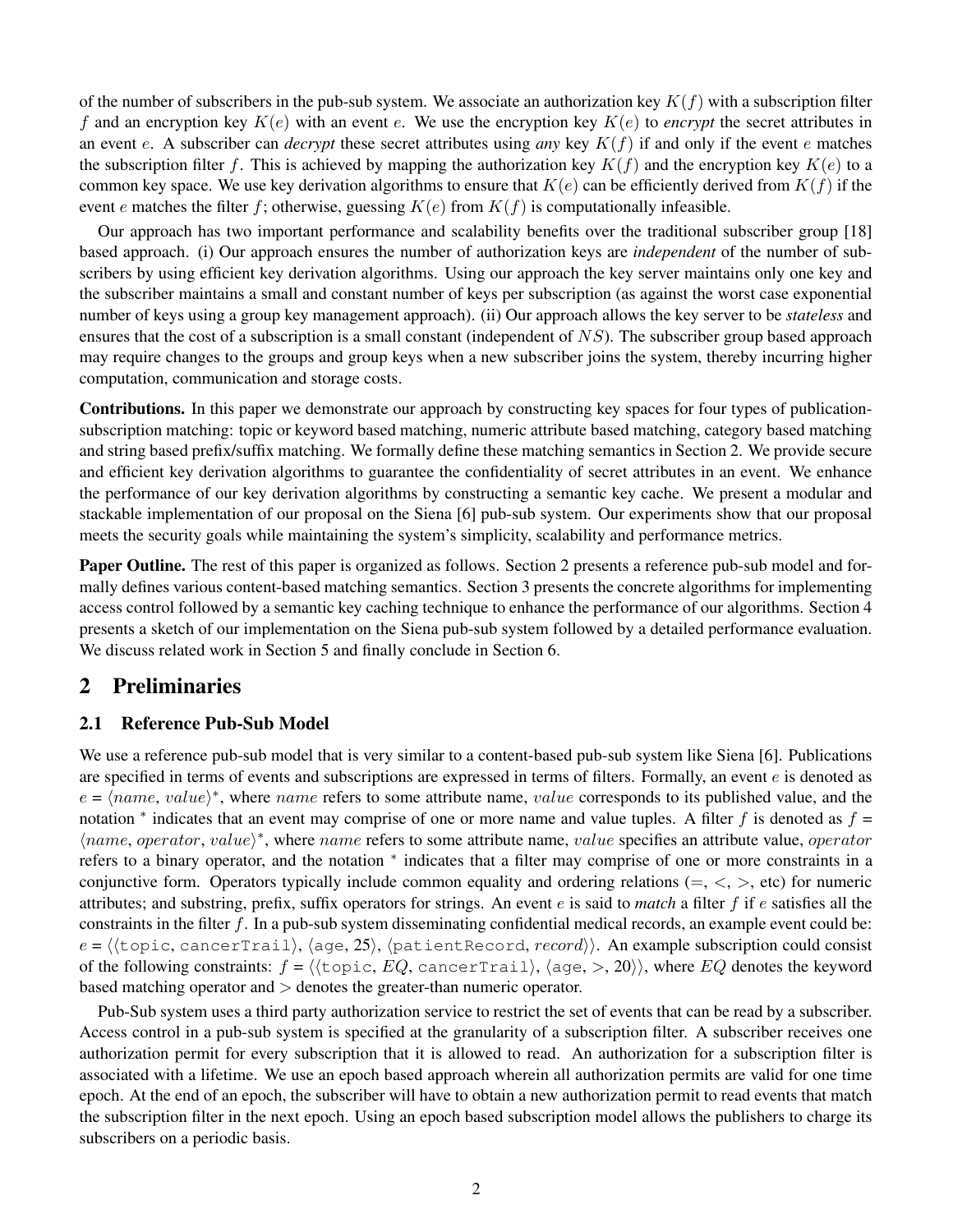Pub-Sub systems may use a wide-variety of communication infrastructures to disseminate events from a group of publishers to a group of subscribers ranging from: direct one-to-one channels, multicast networks and overlay networks. Our proposal is independent of the communication infrastructure. However, our implementation is based on Siena, which uses an overlay network based communication infrastructure for scalable event dissemination.

## **2.2 Threat Model**

We assume an honest-but curious model for both the publishers and the subscribers (discretionary access control model). A curious publisher may be interested in reading the events published by other publishers. For subscribers, we define authorization on a per subscription basis and a subscription epoch. A subscriber  $S$  is authorized to read an event e if the event e matches one of its active subscriptions. We assume that a subscriber  $S$  who is authorized to read an event  $e$  does not reveal its contents to other unauthorized subscribers (otherwise, this would be equivalent to solving the digital copyrights problem). However, unauthorized subscribers may be curious to read those events that do not match their subscriptions. We assume that the communication infrastructure used for event dissemination may not be secure. Hence, malicious subscribers may *eavesdrop* on the pub-sub messages sent through the communication infrastructure.

## **3 Key Management for Publish-Subscribe Systems**

## **3.1 Overview**

We use authorization keys and encryption keys to support access control on pub-sub systems. These keys serve complementary purposes. An encryption key is used to maintain the confidentiality of an event from subscribers who have not subscribed to that event. An authorization key is designed to encode content-based matching semantics into a key derivation algorithm such that an authorized subscriber can efficiently derive the encryption keys for those events that match their subscriptions. In this paper, we demonstrate our approach using four different types of publicationsubscription matching: topic or keyword based matching, numeric attribute based matching, category based matching, and string based suffix/prefix matching.

For topic or keyword based matching, an authorization key  $K(f)$  associated with a filter  $f = \langle \text{topic}, EQ, \rangle$ cancerTrail) must be capable of decrypting the message msg in event  $e = \langle \langle \text{topic}, \text{cancel}(\text{Train}), \langle \text{message}, \rangle \rangle$  $msg\rangle\rangle.$  On the other hand, a key  $K(f')$  associated with filter  $f'$  =  $\langle$ topic,  $EQ,$  humanGenome $\rangle$  should not be able to decrypt msg in event e. For numeric attribute based matching, a key  $K(f_1)$  used for the filter  $f_1 = \langle \text{topic},$  $EQ$ , cancerTrail),  $\langle$ age,  $>$ ,  $20 \rangle$ ) and a key  $K(f_1')$  used for the filter  $f_1' = \langle$   $\langle$ topic,  $EQ$ , cancerTrail $\rangle$ ,  $\langle \text{age}, \rangle$ , 30) must be capable of decrypting the message msg in event  $e_1 = \langle \langle \text{topic}, \text{cancelTrail} \rangle$ ,  $\langle \text{age}, 35 \rangle$ ,  $\langle$ message,  $msg\rangle$ . On the other hand, key  $K(f_1)$  should be capable of decrypting the message  $msg$  in event  $e'_1$ =  $\langle \langle \text{topic}, \text{cancerTail} \rangle, \langle \text{age}, 25 \rangle, \langle \text{message}, \text{msg} \rangle \rangle$ , but not the key  $K(f'_1)$ . For category based matching, a key  $K(f_2)$  used for filter  $f_2 = \langle \langle \text{topic}, EQ, \text{cancerTail} \rangle, \langle \text{news}, \exists, \text{unclassifiedNews} \rangle \rangle$ , a key  $K(f_2')$  used for  $f_2' = \langle\langle$ topic,  $EQ$ , cancerTrail $\rangle$ ,  $\langle$ news, ∋, classifiedNews $\rangle\rangle$ , and a key  $K(f_2'')$  used for  $f''_2=\langle\langle{\tt topic},\,EQ,\, {\tt cancerTail}\rangle,\, \langle{\tt news},\, \ni,\, {\tt secretNews}\rangle\rangle$  must be capable of decrypting the event  $e_2=$  $\langle \langle \text{topic}, \text{cancerTail} \rangle, \langle \text{news}, \text{unclassifiedNews} \rangle, \langle \text{message}, \textit{msg} \rangle \rangle.$  On the other hand, only  $K(f''_2)$ should be capable of decrypting the message  $msg$  in  $e'_2 = \langle \langle \text{topic}, \text{cancerTail} \rangle, \langle \text{news}, \text{secretNews} \rangle,$  $\langle$ message,  $msg\rangle$ , but not the keys  $K(f_2)$  and  $K(f'_2)$ . For string based prefix/suffix matching, a key  $K(f_3)$  used for filter  $f_3$  =  $\langle$ (topic, EQ, cancerTrial),  $\langle$ name, PF, a) $\rangle$  and a key  $K(f'_3)$  used for the filter  $f'_3$  =  $\langle$ (topic, EQ, cancerTrial), (name, PF, an)) should be capable of decrypting the message msg in event  $e_3 =$  ((topic, cancerTrial), (name, andy), (message,  $msg\rangle$ ). On the other hand, only  $K(f_3)$  must be capable of decrypting the message  $msg$  in  $e_3' = \langle\langle \text{topic}, \text{cancerTrial}\rangle, \langle \text{name}, \text{alex}\rangle, \langle \text{message}, \text{msg}\rangle\rangle,$  but not the key  $K(f_3').$ 

In the following sections, we demonstrate our approach using these four popular types of publication-subscription matching: topic or keyword based matching, numeric attribute based matching, category based matching, and string based prefix/suffix matching. In particular we describe algorithms to derive  $K(f)$  for a subscription filter f and  $K(e)$  for encrypting an event e such that the derivation satisfies the matching semantics. We first describe our techniques to handle simple subscriptions that consists of a topic and at most one constraint, say,  $f = \langle \text{topic}, EQ, \text{t} \rangle$ cancerTrail),  $\langle$ age, >, 15}). A complex subscription could consist of constraints combined using the  $\land$  and  $\lor$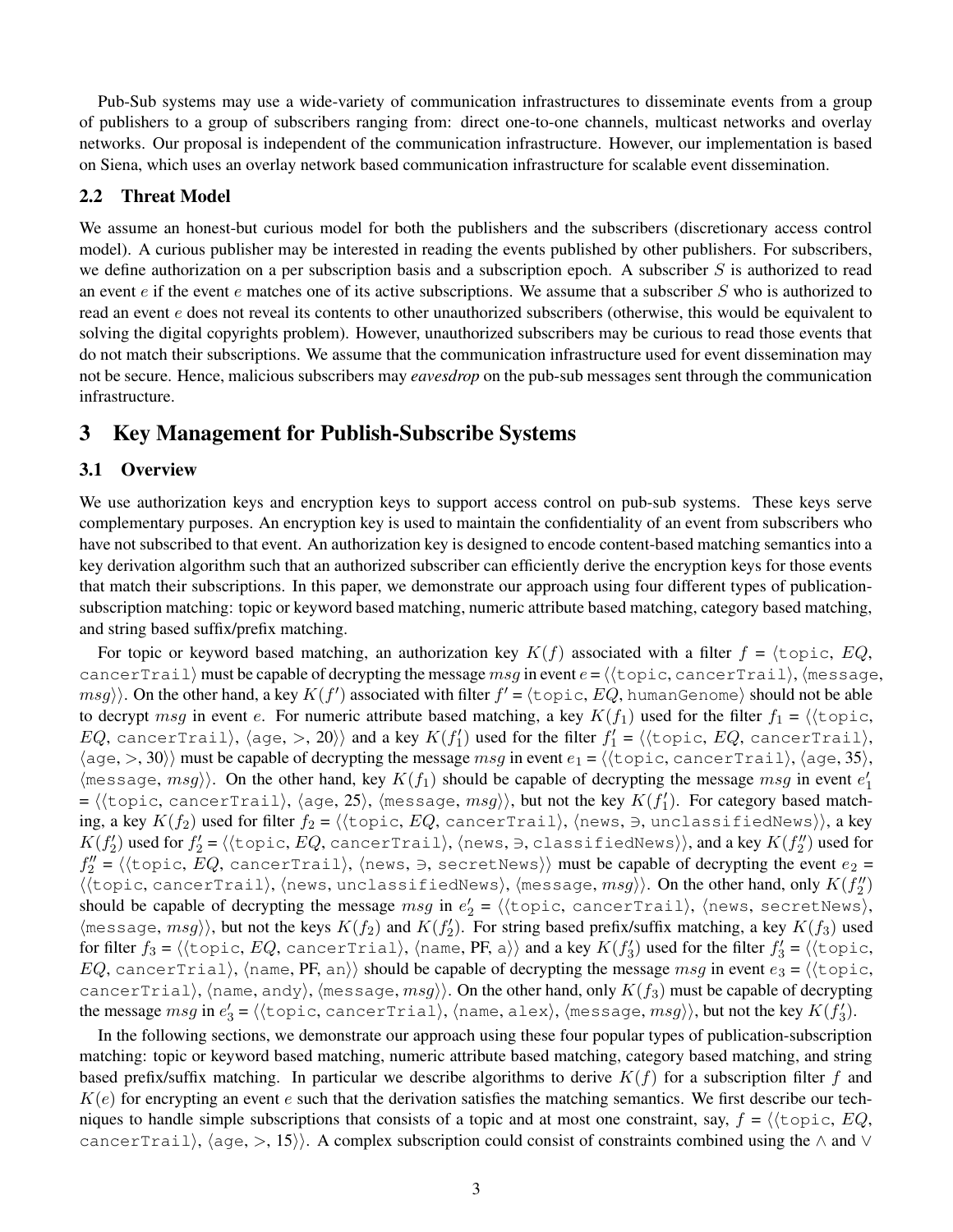Boolean operators. We present algorithms to handle simple subscriptions in Sections 3.2, 3.3, 3.4 and 3.5 followed by techniques to handle complex subscriptions in Section 3.6.

## **3.2 Topic or Keyword Based Matching**

We first describe how we implement access control on topic/keyword based matching. Our techniques for topic or keyword based matching are very simplistic. However, numeric attribute based matching, category based matching and string based matching significantly differ in the techniques employed to generate the authorization keys and the encryption keys.

**Subscription.** Given a simple topic based subscription  $f$  the subscription key is generated by an authorization service *MS* as:

$$
f = \langle \text{topic}, EQ, w \rangle
$$
  

$$
K(f) = K(w) = KH_{rk(MS)}(w), KS(w) = KH_{rk(MS)}^2(w)
$$

Note that  $rk(MS)$  denotes the 128-bit *MS*'s secret key and  $KH_{SK}(w)$  denotes a keyed hash of string w using a keyed-pseudo random function (PRF) KH (approximated by HMAC-MD5 or HMAC-SHA1 [13]) and a secret key SK. Also,  $KH^{j}$  denotes j successive applications of the PRF  $KH$ .

A subscription key for a topic  $w$  with one keyword based matching constraint is constructed as follows. Subscriptions on a topic  $w$  with a numeric attribute based constraint, category and string prefix/suffix based constraint are discussed in Section 3.3, 3.4, and 3.5.

$$
f = \langle \langle \text{topic}, EQ, w \rangle, \langle name, EQ, value \rangle \rangle
$$
  

$$
K(f) = K_{value}^{name} = KH_{K(w)}(name \parallel value), KS(w) = KH_{rk(MS)}(w)
$$

Note that  $\|$  denotes string concatenation. For example, given a subscription filter  $f = \langle \langle \text{topic}, EQ, \text{cancelTrail} \rangle$ ,  $\langle$ gender,  $EQ$ , F  $\rangle$  the authorization key is computed as  $K_F^{\text{gender}} = KH_{K(\text{cancerTrain})}$ (gender  $\parallel$  F), where  $K({\tt cancerTrain})$  =  $KH_{rk(MS)}({\tt cancerTrain}).$ 

**Advertisement.** Similar to the subscription process, a publisher  $P$  who wishes to publish events under a topic  $w$ obtains an authorization permit from the authorization service *MS*. Given a simple topic based subscription f the subscription key is generated by an authorization service *MS* as:

$$
f = \langle \text{topic}, EQ, w \rangle
$$
  

$$
K(f) = \langle K(w) = KH_{rk(MS)}(w), KP(P, w) = KH_{KS(w)}(P) \rangle
$$

The authorization key  $K(w)$  is constructed by the *MS* using the same technique as that of subscription. The key  $KP(P, w)$  is derived as  $KP(P, w) = KH_{KS(w)}(P)$ , where  $KS(w) = KH_{rk(MS)}^2(w)$ . The key  $KP(P, w)$  is used to disallow one publisher from being able to read events published by other publishers on the same topic. Note that using  $KP(P, w)$  a publisher P cannot guess  $KP(P', w)$  corresponding to another publisher P'. However, the key  $KS(w)$ allows a subscriber to derive  $KP(P, w)$  for all publishers and thus read all events published under topic w irrespective of its publisher. Note using the subscriber group approach achieving the same goal would have increased the number of keys per subscriber and the load on key server by a factor  $|P|$ , where  $|P|$  denotes the number of publishers. Our approach reduces the key management overhead and pays a very small cost for deriving  $KP(P, w)$  from  $KS(w)$ . Constructing an authorization permit for a publisher to publish events on a topic with one keyword based matching constraint is very similar to that used for constructing subscriptions (discussed above).

**Publication.** A publisher P constructs the encryption keys for events as follows:

$$
e = \langle \langle \text{public}, P \rangle, \langle \text{topic}, w \rangle, \langle \text{message}, msg \rangle \rangle
$$
  

$$
K(e) = K(w) \oplus KP(P, w)
$$

One can use any standard symmetric key encryption algorithm (say, DES [10] or AES [17]) for E. Observe that any subscriber who has subscribed for topic w possesses the authorization keys  $K(w)$  and  $KS(w)$ . The authorized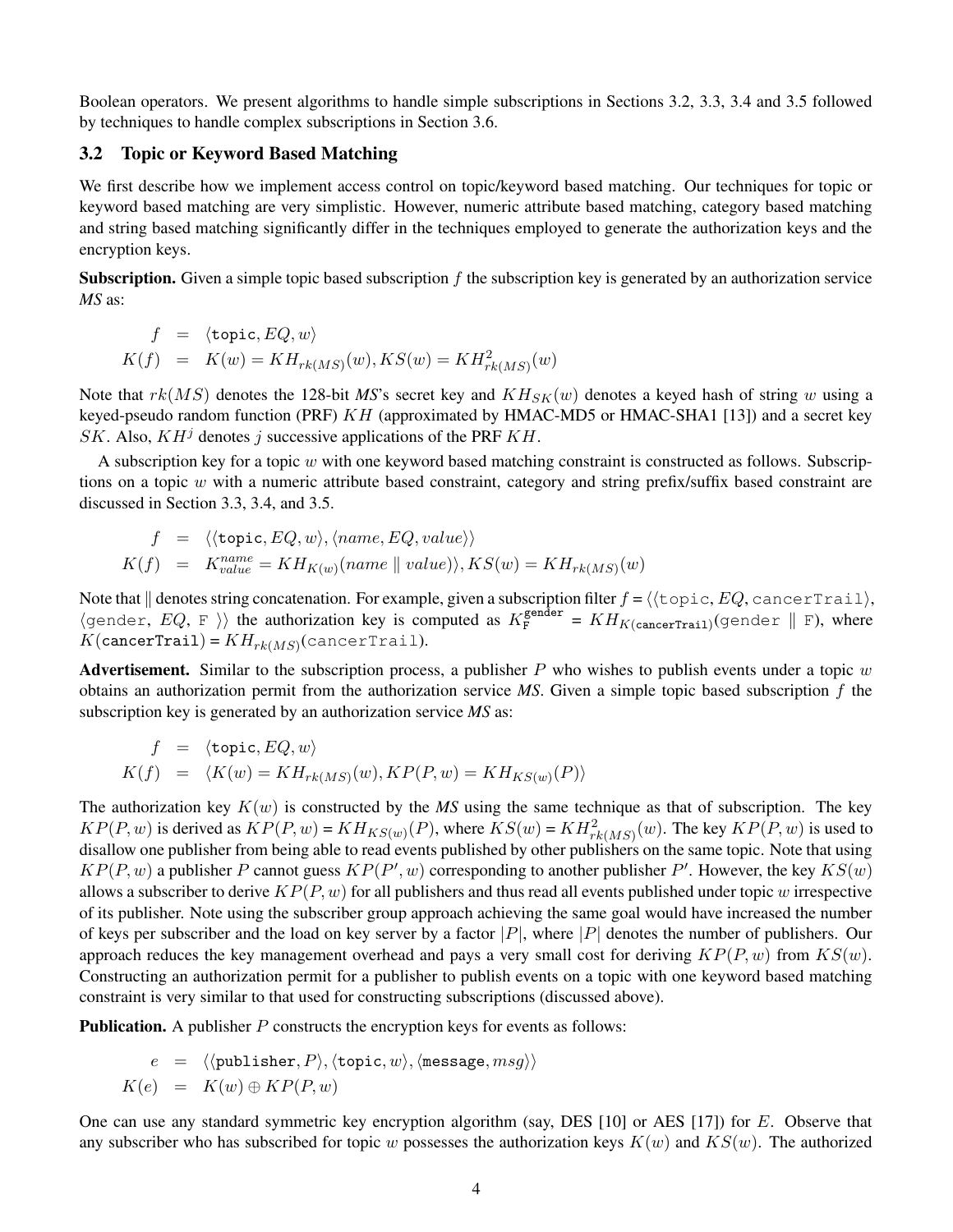subscriber first derives  $KP(P, w)$  from  $KS(w)$  and P. Then, it uses the authorization key  $K(w)$  and the derived key  $KP(P, w)$  to derive the encryption key  $K(e)$ .

A publication on a topic  $w$  with one keyword based matching constraint is constructed as follows.

$$
e = \langle \langle \text{public, P} \rangle, \langle \text{topic, } w \rangle, \langle name, value \rangle, \langle \text{message}, msg \rangle \rangle
$$
  

$$
K(e) = K_{value}^{name} \oplus KP(P, w)
$$

For example, given an event  $e = \langle \langle \text{public, P} \rangle, \langle \text{topic, cancerTail} \rangle, \langle \text{gender, F} \rangle, \langle \text{message, } msg \rangle \rangle$ its encryption key  $K(e) = K_F^{\text{gender}} \oplus KP(P, w)$ , where  $K_F^{\text{gender}} = KH_{K(\text{cancerTrain})}(\text{gender} \parallel F)$  and  $K(\text{cancerTrain})$  $= KH_{rk(MS)}$ (cancerTrail.  $\rm{Observe}$  that a subscriber who has subscribed for a filter  $f$  =  $\langle$   $\langle$  topic,  $EQ$ , cancerTrail $\rangle$ ,  $\langle$ gender,  $EQ$ , F $\rangle$  has the authorization key  $KH_{K(\text{cancerTrain})}$ (gender  $\parallel$  F). The subscriber can use this authorization key to derive the encryption key for the event  $e$ .

**Unsubscription and Unadvertisement by Rekeying.** Using an epoch based subscription model permits us to revoke subscriptions using periodic rekeying. We periodically change all authorization keys by changing *MS*'s secret key rk(MS). Observe that since all the authorization keys are derived from the *MS*'s secret key, changing the key  $rk(MS)$  changes the values for all the authorization keys. Concretely, we perform a periodic rekeying operation as follows. We divide time into epochs of *epoch* time units (say, one month). All subscriptions and advertisements need to be renewed at the beginning of every time epoch. We number epochs with consecutive integers starting from epoch number 0. The secret key used by the *MS* in the  $T^{th}$  epoch is derived from the secret key  $rk(MS)$  as  $rk(MS, T)$  =  $KH_{rk(MS)}(T)$ . The MS uses  $rk(MS, T)$  to replace  $rk(MS)$  during the  $T^{th}$  epoch for generating the authorization keys. Hence, if a subscriber S unsubscribes from topic  $w$  in epoch  $T$ , it would still be able to read the contents of publications under topic w till the end of epoch  $T$  (but not after epoch  $T$ ) by eavesdropping on the pub-sub communication infrastructure. Unsubscription and unadvertisements by rekeying additionally facilitates the authorization service *MS* to collect periodic subscription and advertisement fee.

#### **3.3 Numeric Attribute Based Matching**

In this section, we present our key derivation algorithm for numeric attribute based constraints supports range queries on numeric attributes. Given a numeric attribute, say age, we can construct a subscription filter  $f = \langle \text{age}, \in, (l, u) \rangle$ . The filter f matches any event  $e = \langle \text{age}, v \rangle$  if and only if  $l \le v \le u$ , that is, the value v belongs to the range  $(l, u)$ . We associate an authorization key  $K(f)$  with every subscription filter f and an encryption key  $K(e)$  with every event e. The authorization keys and the encryption keys satisfy the following properties:

- Given  $K(f)$  it should be computationally easy to derive a key  $K(e)$ , if  $v \in (l, u)$ , that is,  $l \le v \le u$ .
- Given  $K(f)$  it should be computationally hard to derive a key  $K(e)$ , if  $v \notin (l, u)$ , that is,  $(v < l) \vee (v > u)$ .

We construct keys that satisfy the above mentioned properties as follows. We map the authorization keys and encryption keys to the common key space using a numeric attribute key tree (NAKT for short). Given a subscription filter  $\langle \text{age}, \in, (l, u) \rangle$ , we use the NAKT to derive a small set of authorization keys that corresponds to the range  $(l, u)$ , denoted by  $K_{(l, u)}^{num}$ , where num denotes the name of the numeric attribute. The NAKT enables one to easily (computationally) derive a key  $K_{(l',u')}^{num}$  from  $K_{(l,u)}^{num}$  if and only if  $l \leq l' \leq u' \leq u$ . For any event  $e = \langle \text{age}, v \rangle$ , we encrypt the message with  $K(e) = K_{(v,v)}^{n \times n}$ . By the construction of the numeric attribute key tree it follows that  $K(e)$  is easily derivable from  $K(f)$  if and only if  $l \le v \le u$ .

**Preliminaries.** In the rest of this section, we present our techniques for numeric attribute based matching. We propose a mechanism that is capable of balancing performance and expressiveness of the numeric attribute based matching algorithm. We quantify the trade-off between performance and expressiveness by introducing the concept of a *least count*  $lc(num)$  for a numeric attribute num. Let  $R(num)$  be the range of a numeric attribute num. Let us suppose that the numeric attribute age takes value from the domain of integers with minimum value zero and maximum value 31. Then we have  $R(\text{age}) = (0, 31)$ . If  $lc(\text{age}) = 4$ , then only ranges  $(l, u)$  where l mod  $4 \equiv 0$  and u mod  $4 \equiv 3$ are permitted. Hence, a subscriber may subscribe for the range  $(16, 27)$  but not for the range  $(17, 29)$ . If subscriber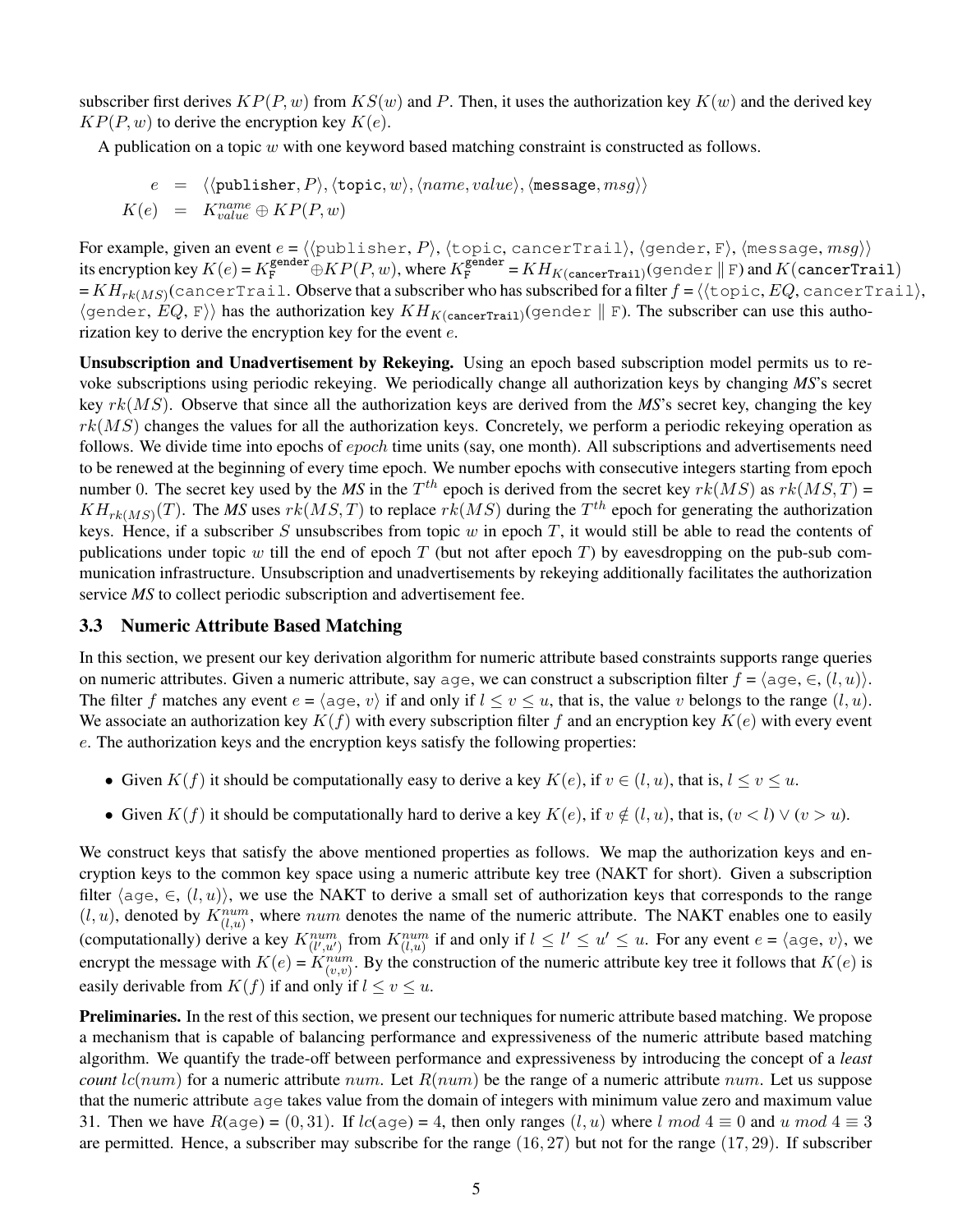

Figure 1: Key Tree: Range Queries on Numeric Attributes

S indeed wants to receive all events covered by the range  $(17, 29)$ , then S would have to subscribe for a bigger range (16, 31). The higher the value of  $lc(num)$ , the better is the performance of our key derivation algorithm, but the lower is its expressiveness. Without loss of generality, we assume that the actual range of the numeric attribute  $num$  is  $(0, |R(num)| - 1)$ , where  $|R(num)|$  denotes the size of range  $R(num)$ . Note that if the actual range of the attribute num is  $(min(num), max(num))$ , then we can always normalize it to  $(0, max(num) - min(num))$ . Now, we describe a technique to construct a NAKT, and then present the algorithm for constructing subscription and publication using the NAKT. The construction of an advertisement and unsubscription is similar to that of a topic or keyword based matching (section 3.2) and will be omitted here.

**Numeric Attribute Key Tree (NAKT).** We first present a technique to construct the NAKT. Given a numeric value  $v \in (0, |R(num)| - 1)$ , we map it to a key tree identifier ktid, where ktid =  $b_0b_1 \cdots b_{m-1}$  is the binary representation of the number  $\frac{v}{\sqrt{c(n)}}$  $\frac{v}{lc(num)}$  and  $m = \log_2(\frac{|R(num)|}{lc(num)})$  $\frac{R(num)}{R(num)}$ ). The key tree identifiers are arranged in the form of a binary tree with depth m. Figure 1 shows a numeric attribute key tree for  $R(num) = (0, 31)$  and  $lc(num) = 4$ . Each internal element in the tree is assigned a key  $K_{ktid}^{num}$  that corresponds to the key tree identifier ktid for the numeric attribute  $num$ . The key tree is designed such that given a parent key all its children keys can be easily derived; but the converse is computationally infeasible.

Let the symbol  $\emptyset$  (*null*) be used to label the root element of a NAKT. We derive the authorization key for the root element corresponding to the key tree as  $K_{\emptyset}^{num} = KH_{K(w)}(num)$ , where KH is a keyed pseudo-random function,  $K(w) = KH_{rk(MS)}(w)$  is the authorization key for the topic w, and  $rk(MS)$  denotes the MS's secret key. An example topic would be  $w =$  cancerTrail and numeric attribute  $num =$  age. We derive the key for an internal element with  $ktid = \xi || b$  recursively as  $K^{num}_{\xi||b} = H(K^{num}_{\xi} || b)$ , for some  $\xi \in (0+1)^*$ ,  $b = 0$  or 1 and H is a one-way hash function (approximated by MD5 [22] or SHA1 [8]). Note that  $\parallel$  denotes string concatenation. For example,  $K_0^{num}$  is derived as  $K_0^{num} = H(K_\emptyset^{num} \parallel 0)$  and  $K_1^{num}$  is derived as  $K_1^{num} = H(K_\emptyset^{num} \parallel 1)$ .

**Publication.** A publisher P constructs the encryption key for a numeric attribute event e as follows:

$$
e = \langle \langle \text{public, } P \rangle, \langle \text{topic, } w \rangle, \langle num, v \rangle, \langle \text{message}, msg \rangle \rangle
$$
  

$$
K(e) = K_{\text{ktid}(v)}^{\text{num}} \oplus KP(P, w)
$$

Note that  $ktid(v)$  maps a numeric value v to a key tree identifier as  $ktid(v) = int2bin(\frac{v}{kclm}$  $\frac{v}{lc(num)}$ ]). For example, a publication  $e = \langle \langle \text{publication of } e \rangle, \langle \text{publication of } e \rangle \rangle$ ,  $\langle \text{publication of } e \rangle$  is encrypted as follows. P identifies that the leaf node in the NAKT, which contains  $v = 22$  has an identifier  $ktid(22) = int2bin(\frac{22}{4})$  $\frac{22}{4})$  $= int2bin(5) = 101$  ( $lc$ (age) = 4, see Figure 1). Hence, P generates the a secure event e constructs the encryption key  $K(e) = K_{101}^{\text{age}} \oplus KP(P, \text{cancerTrain}).$ 

**Subscription.** A subscriber can subscribe for any range over the numeric attributes (limited by the least count  $lc(num)$ ). The subscription range may span one or more elements in the NAKT. Given a range  $(l, u)$  we identify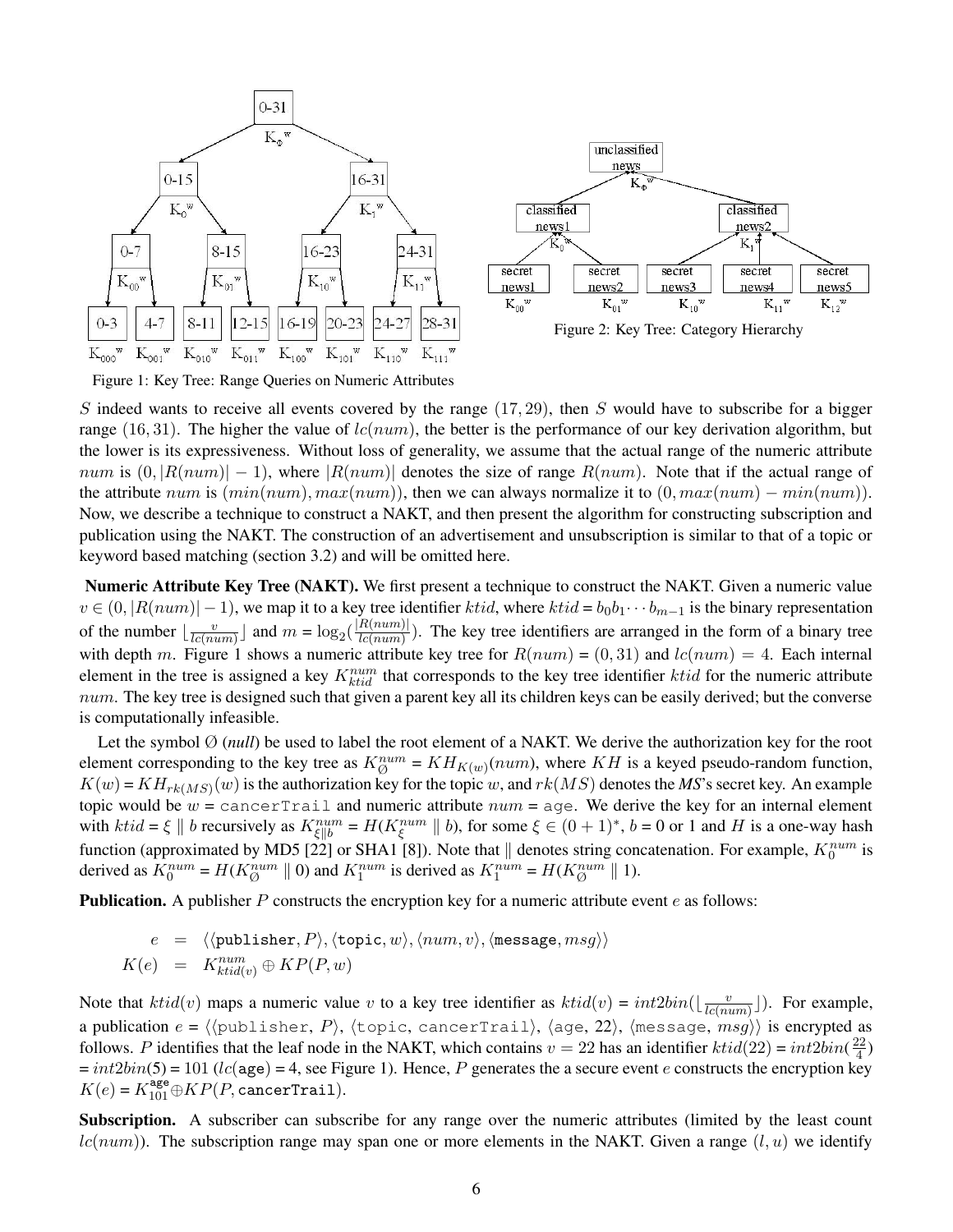the smallest set of elements in the NAKT that spans the range  $(l, u)$ . For example, the smallest set of elements in the NAKT that spans the range  $(8, 19)$  are  $(8, 15)$  and  $(16, 19)$ . In general, given a range  $(l, u)$  one can identify the smallest set of elements in the NAKT that spans the range  $(l, u)$  by performing a depth first search starting at the root of the NAKT. We first discuss those subscriptions whose subscription range spans exactly one element in the NAKT. We then extend the solution to handle subscriptions whose range spans multiple elements in the NAKT.

Suppose a subscriber S has subscribed for a range  $(l, u)$  that maps to exactly one element in the key tree (say  $(16, 31)$  in Figure 1). The subscription (f) and its the authorization key  $K(f)$  are as shown below. Note that PF denotes the prefix operator such that  $PF(value_{\alpha}, value_{\phi})$  is true if and only if value<sub>φ</sub> is a prefix of value<sub>α</sub>. We construct the modified subscription using an authorization key  $K_{ktid(l,u)}^{num}$  as follows.

$$
f = \langle \langle \text{topic}, EQ, w \rangle, \langle \text{num}, \ge, l \rangle, \langle \text{num}, \le, u \rangle \rangle
$$
  

$$
K(f) = K_{ktid(l,u)}^{num}, KS(w)
$$

Given a publication with key tree identifier equal to  $ktid_\alpha$  a subscriber who has subscribed for key tree identifier equal to  $ktid_\phi$  does the following. The subscriber checks if  $ktid_\phi$  is a prefix of  $ktid_\alpha$ . If so, the subscriber derives the encryption key  $K_{ktid_{\alpha}}^{num}$  from the authorization key  $K_{ktid_{\phi}}^{num}$ . Note that the generation of children keys from its parent's key is computationally efficient because it uses a fast one-way hash function. However, it is computationally infeasible for a subscriber to derive the keys corresponding to its ancestors or its siblings. For example, given a publication with  $ktid_\alpha = 101$ , a subscriber who has subscribed for  $ktid_\phi = 1$  decrypts the message msg in a publication as follows. Given  $ktid_\alpha = 101$  and  $ktid_\phi = 1$ , the subscriber first extracts the suffix 01. Then, S derives  $K_{10}^{num} = H(K_1^{num} \parallel 0)$ and  $K_{101}^{num} = H(K_{10}^{num} \parallel 1)$ . Now, S can use  $K_{101}^{num}$  to decrypt the message in the publication.

Now suppose that a subscriber  $S$  wishes to subscribe for some range that does not correspond to exactly one element in the key tree, say a range  $(8, 19)$ . We split such a subscription into two subscriptions, one for the range  $(8, 15)$  and the other for the range  $(16, 19)$ . Observe that given a range  $(l, u)$  one can identify the smallest set of elements in the NAKT that spans the range  $(l, u)$  by performing a depth first search starting at the root of the NAKT. In general, if one uses a a-ary numeric attribute key tree ( $a \ge 2$ ), any range can always be subdivided into no more than  $(a-1) \log_a(\frac{|R(num)|}{lcl(num)})$  $\frac{R(num)}{R(num)}$ ) sub-ranges. One can show that this is a monotonically increasing function in a (for  $a \ge 2$ ) and thus has a minimum value when  $a = 2$ . Hence, a binary key tree is optimal and it requires no more than  $\log_2(\frac{|R(num)|}{lcl(num)})$  $\frac{E(num)}{E(num)}$ ) sub-ranges for any given subscription range. This translates to a worst case logarithmic blowup in the size of a subscription. Therefore, a subscriber may have to maintain  $O(log_2(|R(num)|)$  authorization keys for a subscription on a numeric attribute. Note that maintaining one authorization key for every possible subscription on the numeric attribute requires  $O(|R(num)|)$  keys. Hence, our key derivation algorithm significantly reduces the number of keys to be managed and yet preserves the confidentiality guarantees provided by the system.

**Key Management Cost and Key Derivation Cost Trade-Off.** In addition, one can also show that using a a-ary numeric attribute key tree, the average number of ranges into which any randomly chosen range need to be subdivided is  $\frac{1}{2}*(a-1)\log_a(\frac{|R(num)|}{lc(num)})$  $\frac{E(num)}{E(num)}$ ). One can show that this is a monotonically increasing function in a, that is, the number of keys (and thus the cost of key management) increases monotonically with  $a$ . On the other hand, as  $a$  increases the height of the key tree  $(\log_a(\frac{|R(num)|}{le(num)})$  $\frac{E(num)}{E(num)}$ ) decreases, that is, the cost of key derivation decreases monotonically with a. Our experiments show that the cost of key derivation is very small. Therefore, we chose to use a binary key tree ( $a =$ 2) that minimizes the key management cost.

#### **3.4 Category Based Matching**

In this section, we present techniques for access control on named categories that are typically arranged as an ontology tree [27]. In an ontology or a category tree the children of a node represent more detailed information about the same topic than its parent and thus may be considered more confidential. An example category hierarchy that is applicable in a military scenario is shown in Figure 2. A subscriber who subscribes for secretNews1 is implicitly entitled to receive all publications published under categories classifiedNews1 and unclassifiedNews; but the converse is not true. Additionally, a subscriber who subscribes for secretNews1 is not permitted to read events categorized under classifiedNews2. In general, publications marked unclassified contain general (less detailed and less confidential) information than those marked classified and secret.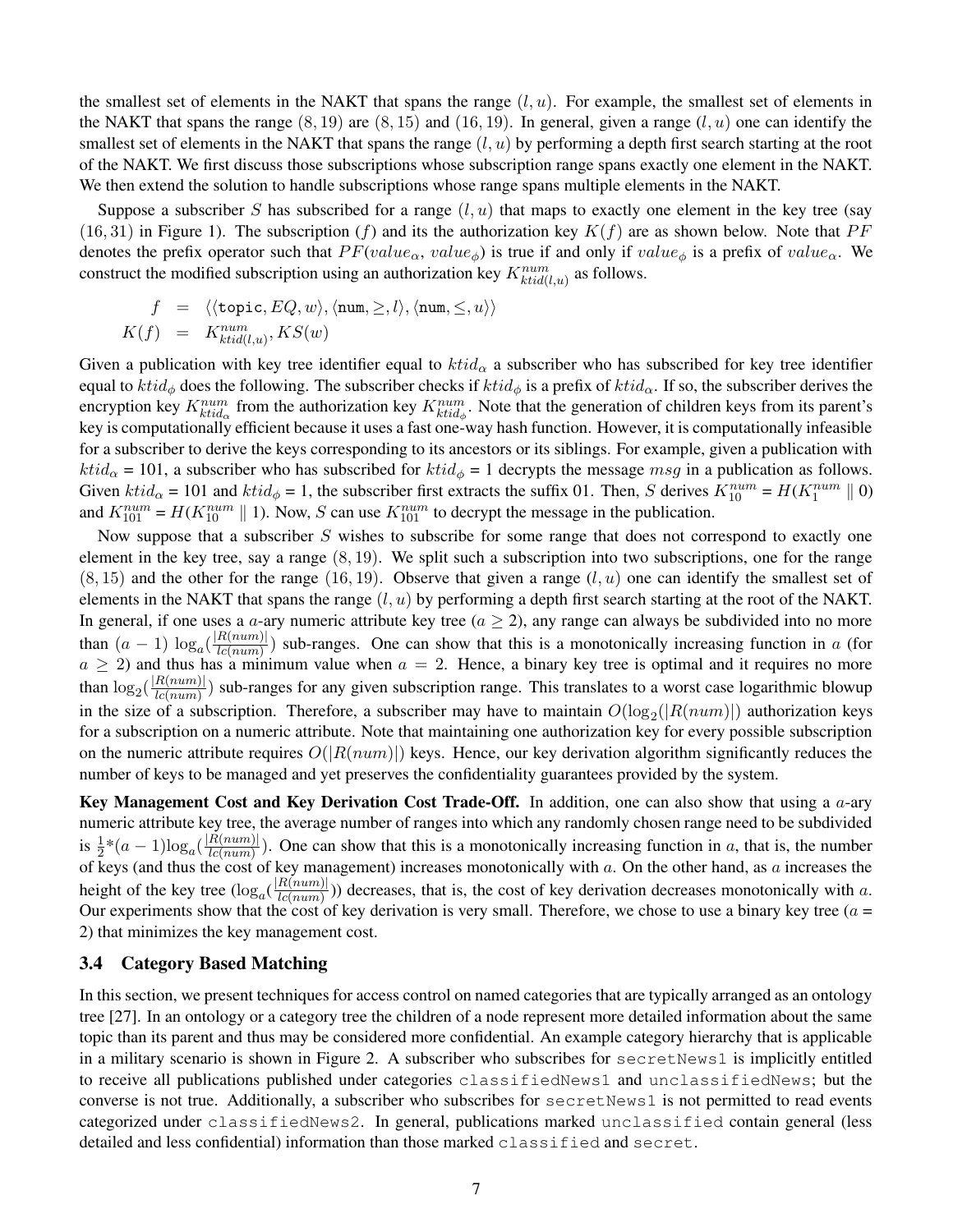Our key derivation algorithm supports category based subscriptions. Given a category, say news, we can construct a subscription filter  $f = \langle news, \exists, cat \rangle$ . The filter f matches any event  $e = \langle news, v \rangle$  if and only if v is an ancestor of cat on the category tree. We associate an authorization key  $K(f)$  with every subscription filter f and an encryption key  $K(e)$  with every event e. The authorization keys and the encryption keys satisfy the following properties:

- Given  $K(f)$  it should be computationally easy to derive a key  $K(e)$ , if  $v \in ancestor(cat)$ .
- Given  $K(f)$  it should be computationally infeasible to derive a key  $K(e)$ , if  $v \notin ancestor(cat)$ .

We construct keys that satisfy the above mentioned properties as follows. We map the authorization keys and encryptions into a common key space constructed using a category attribute key tree (CAKT for short). Given a subscription filter  $\langle$ news,  $\Rightarrow$ , cat $\rangle$ , we use the CAKT to derive an authorization key  $K(f)$  that corresponds to the category cat, denoted by  $K_{cat}^{ont}$ , where *ont* denotes the name of the ontology (in this example, *ont* = news). The CAKT enables one to easily (computationally) derive a key  $K_{cat}^{ont}$  from  $K_{cat}^{ont}$  if and only if  $cat' \in ancestor(cat)$  in the category tree corresponding to the ontology *ont*. For any event  $e = \langle n \infty, v \rangle$ , we encrypt the message with the encryption key  $K(e) = K_v^{ont}$ . By the construction of the category key tree it follows that  $K(e)$  is easily derivable from  $K(f)$  if and only if  $v \in ancestor(cat)$ .

Preliminaries. Given a category ontology, we map each category to a key tree identifier ktid. The root of the tree is assigned  $ktid = \emptyset$ . We label the i<sup>th</sup> child of a specialization with  $ktid = \xi$  as  $\xi || i$ . For the sake of simplicity we assume that CAKT is a binary category key tree such that each specialization has exactly two or zero children. However, the techniques discussed in this paper can be extended in a straightforward fashion to handle a case where different specializations in the category tree have different number of children. In our experimental section, we use an ontology tree wherein the number of children per tree node was randomly chosen between 2 to 4. Now we describe a technique to construct a CAKT, and then present algorithms for constructing subscriptions and publications using the CAKT.

**Category Key Tree (CAKT).** We derive a parent element  $\xi$ 's key from its children elements ( $\xi \parallel 0$ ) and ( $\xi \parallel 1$ ) as follows:  $K_{\xi}^{ont} = mix(blind(K_{\xi\|\theta}^{ont})$ ,  $K_{\xi\|\cdot\|}^{ont}$ ) =  $mix(blind(K_{\xi\|\cdot\|}^{ont})$ ,  $K_{\xi\|\theta}^{ont}$ ). There are several options for functions  $mix$ and blind. The function blind is chosen such that given  $blind(x)$  it is very hard to guess x. The function mix is chosen such that  $mix(blind(x), y) = mix(blind(y), x)$ .

The functions blind and mix are defined based on Diffie-Hellman logical key hierarchy (DH-LKH) [21] as follows:  $blind(x) = g^{H(x)} \mod p$  and  $mix(g^{H(x)} \mod p, y) = g^{H(x)H(y)} \mod p$ . The parameter p is a large prime such that discrete log problem in the field  $Z_p$  is computationally intractable. The parameter g is a generator in field  $Z_p$ . Prime p and generator g are assumed to be system wide known parameters. Observe that  $mix(g^{H(y)} \mod p, x) = g^{H(y)H(x)}$  $mod\ p = mix(g^{H(x)}\ mod\ p, y)$ . Hence,  $K_{\xi}^{ont}$  is derived as  $K_{\xi}^{ont} = g^{H(K_{\xi}^{ont})H(K_{\xi}^{ont})}\ mod\ p$  for some  $\xi \in (0+1)^{*}$ . We use the least significant 128 bits of the result as the actual key. For example,  $K_0^{\text{news}} = g^{H(K_{00}^{\text{news}})H(K_{01}^{\text{news}})} \mod p$ .

Analogous to the category key tree, the pub-sub system also generates a *blinded key tree*. The *MS* is responsible for generating a blinded key tree  $BK_{\xi}^{ont} = blind(K_{\xi}^{ont})$ , for all key tree identifiers  $\xi$  in the CAKT. The blinded keys are required for a subscriber to generate the authorization keys for all the specializations that it is authorized for. However, if we use the OWH-LKH construction, the blinded key tree has to be kept a secret by the *MS*. Observe that given  $blind(K_{\xi||0}^{ont})$  and  $blind(K_{\xi||1}^{ont})$  any subscriber can generate  $K_{\xi}^{ont} = blind(K_{\xi||0}^{ont}) \oplus blind(K_{\xi||1}^{ont}) = H(K_{\xi||0}^{ont}) \oplus$  $H(K_{\xi\parallel 1}^{ont})$ . Hence, if the blinded key tree were public, then any subscriber can derive the authorization keys for all non-leaf elements in the key tree. More concretely, by the hardness of the discrete log problem in the field  $Z_p$  it is computationally infeasible to derive a key  $K_{\xi}^{ont}$  using only its blinded key  $BK_{\xi}^{ont}$  or from its children blind keys  $BK_{\xi\parallel 0}^{ont}$  and  $BK_{\xi\parallel 1}^{ont}$ .

For every leaf element with key tree identifier equal to *ktid*, the *MS* generates key  $K_{ktid}^{ont} = KH_{K(w)}$  (ont  $\parallel$ *ktid*), where  $K(w) = KH_{rk(MS)}(w)$  is the authorization key for the topic w, and  $rk(MS)$  denotes the meta-service secret key. For example, the key for leaf element secretNews1 (with  $ktid = 00$ ) under ontology ont = news and topic  $w =$  cancerTrail is derived as  $K_{00}^{\text{news}} = KH_{K(\text{cancerTrain})}(\text{news} \parallel 00)$ , where  $K(\text{cancerTrain}) =$  $KH_{rk(MS)}(cancerTrain)$ . For any non-leaf element on the key tree, the *MS* derives its key using the publicly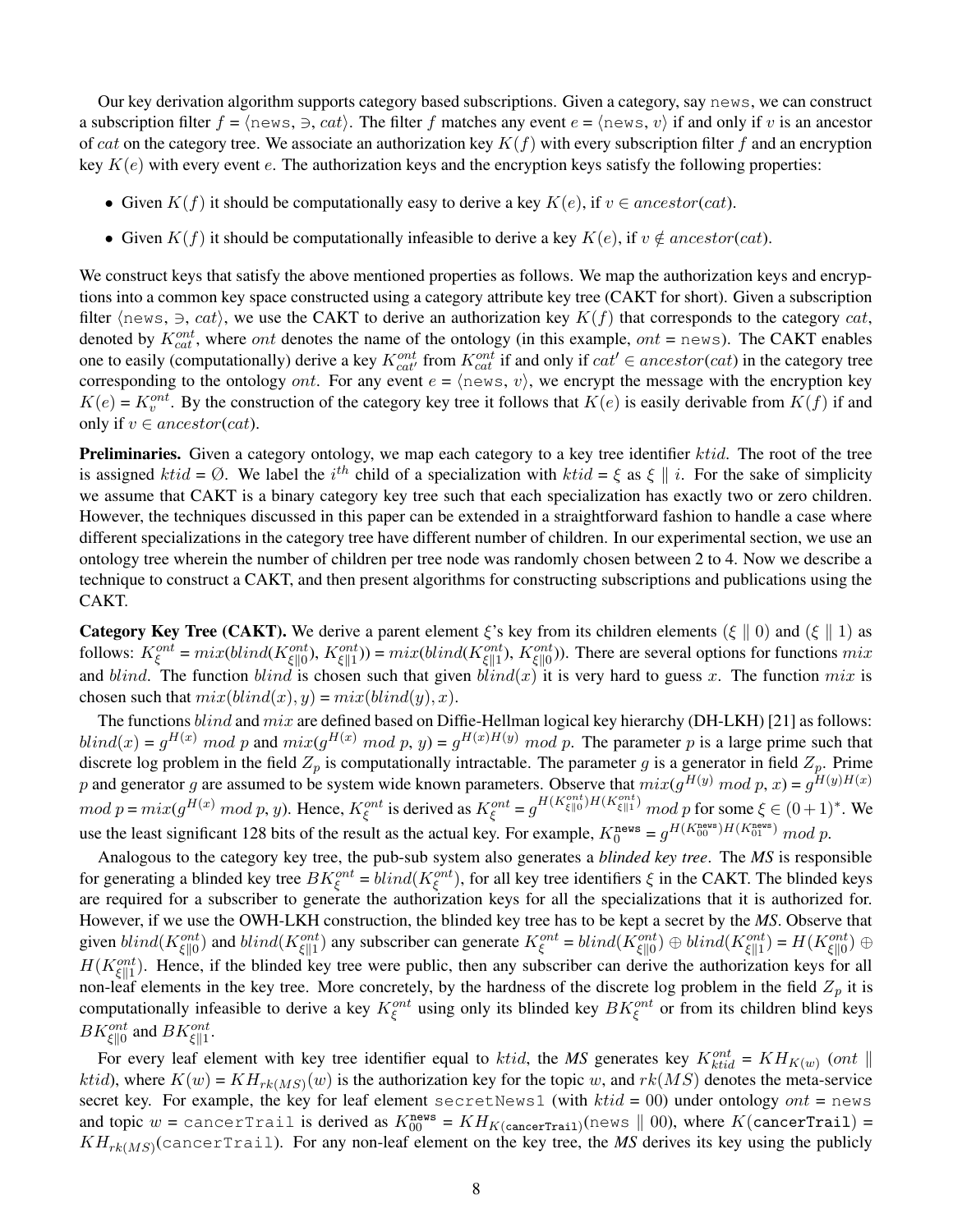available blinded key tree for the topic w and ontology ont. Note that the *MS* does not have to store any extra confidential information to handle subscriptions; the key that corresponds to a given ktid under a topic w can be efficiently computed on the fly. The *MS* spends only a one-time effort to generate a blinded key tree for every topic w and ontology ont.

**Publication.** The encryption keys for an event are constructed as follows:

$$
e = \langle \langle \text{topic}, w \rangle, \langle ont, cat \rangle, \langle \text{message}, msg \rangle \rangle K(e) = K_{ktid(cat)}^{\text{out}} \oplus KP(P, w)
$$

For example, a publication  $e = \langle \langle \text{topic}, \text{cancelTrail} \rangle, \langle \text{news}, \text{classifiedNews1} \rangle, \langle \text{message}, \text{msg} \rangle \rangle$  is encrypted as follows. P identifies the element unclassifiedNews1 in the key tree has an identifier  $0$  (see Figure 2). P generates the encryption key  $K(e) = K_0^{\text{news}} \oplus KP(P, w)$ .

**Subscription.** The authorization keys for a subscription filter are constructed as follows:

$$
f = \langle \langle \text{topic}, EQ, w \rangle, \langle ont, \ni, cat \rangle \rangle
$$
  

$$
K(f) = K_{ktid(cat)}^{ont}, KS(w)
$$

Given a publication with  $msg$  with ktid =  $ktid_\alpha$  a subscriber who has subscribed for ktid =  $ktid_f$  does the following. The subscriber checks if  $ktid_\alpha$  is a prefix of  $ktid_f$ . The subscriber uses this information to extract the suffix  $b_0b_1 \cdots b_{m-1}$  and derives the key  $K_{ktid_{\alpha}}^{ont}$  from the key  $K_{ktid_{\phi}}^{ont}$ . Observe that any subscriber who possesses the key that corresponds to some element of the key tree can efficiently derive the keys for all its ancestors recursively as  $K_{\xi}^{ont} = (BK_{\xi||b}^{ont})^{H(K_{\xi||b}^{ont})} \mod p$  for some  $\xi \in (0+1)^*$ ,  $b = 0$  or 1 and  $\overline{b}$  denotes the bit complement of b. However, it is computationally infeasible for a subscriber to derive the keys corresponding to its children or siblings.

For example, given a publication with message  $msg$  encrypted with the key  $K_0^{news}$  a subscriber S who possesses the key  $K_{00}^{\text{news}}$  does the following. The subscriber extracts the publication's key tree identifier  $ktid_{\phi} = 0$  and its subscription's key tree identifier  $ktid_\alpha = 00$ . Then, S identifies that element 0 is an ancestor of element 00. Then, S derives  $K_0^{\text{news}} = (BK_{01}^{\text{news}})^{H(K_{00}^{\text{news}})} \mod p = g^{H(K_{00}^{\text{news}})H(K_{01}^{\text{news}})} \mod p$  (since,  $BK_{01}^{\text{news}} = g^{H(K_{0}^{\text{news}})} \mod p$ ). Recall that the blinded key tree  $BK_{ktid}^{\text{news}}$  is made publicly available by the pub-sub system. Now, S can use  $K_0^{\text{news}}$  to decrypt the message *msq* in the publication.

#### **3.5 String Based Suffix and Prefix Matching**

In this section, we present our key derivation algorithm for string based suffix/prefix matching. Given a string attribute, say name, we can construct a subscription filter  $f = \langle n \text{ame}, PF, u \rangle$ . The filter f matches any event  $e = \langle n \text{ame}, v \rangle$ if and only if string u is a prefix of string v. We associate an authorization key  $K(f)$  with every subscription filter f and an encryption key  $K(e)$  with every event e. The authorization keys and the encryption keys satisfy the following properties:

- Given  $K(f)$  it should be computationally easy to derive a key  $K(e)$ , if u PF v, that is, u is a prefix of v.
- Given  $K(f)$  it should be computationally hard to derive a key  $K(e)$ , if u is not a prefix of v.

We construct keys that satisfy the above mentioned properties as follows. We map the authorization keys and encryption keys to the common key space using a string attribute key tree (SAKT for short). Given a subscription filter  $\langle str, PF, u \rangle$ , we use the SAKT to derive an authorization key that corresponds to the string u, denoted by  $K_u^{str}$ , where str denotes the name of the string attribute. The SAKT enables one to easily (computationally) derive a key  $K_v^{str}$  from  $K_u^{str}$  if and only if u PF v. For any event  $e = \langle str, v \rangle$ , we encrypt the message with  $K(e) = K_v^{str}$ . By the construction of the string attribute key tree it follows that  $K(e)$  is easily derivable from  $K(f)$  if and only if u  $PF$  v. Our construction for string suffix matching is very similar to string prefix matching and will not be discussed separately.

**String Attribute Key Tree (SAKT).** We first present a technique to construct the SAKT. Given a string value  $u =$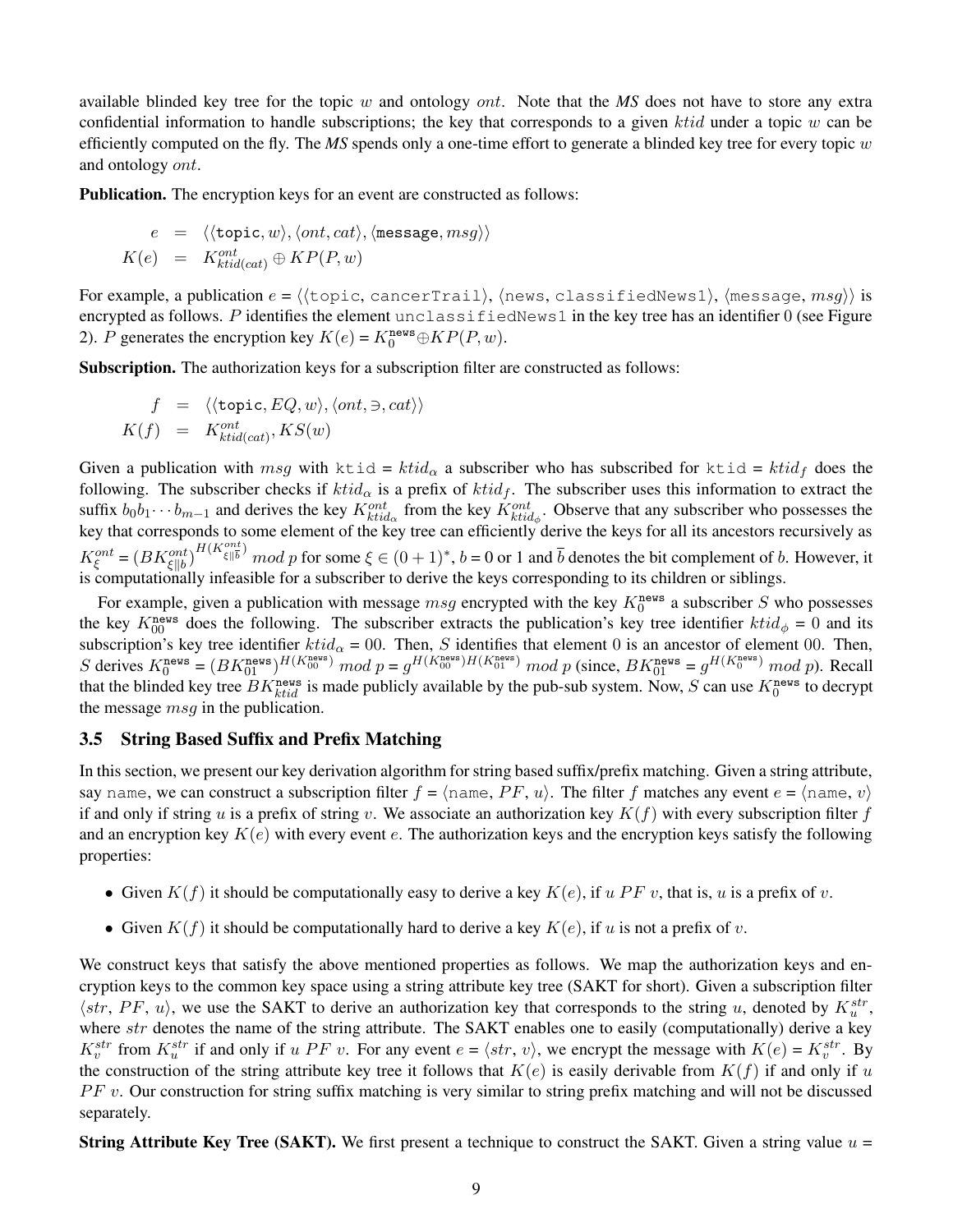$u_0u_1\cdots u_{k-1}$ , where  $u_i$  denote characters in the string u, we construct a key  $K_u^{str}$  recursively as follows:  $K_{u_0u_1\cdots u_i}^{str}$  =  $H(K_{u_0u_1\cdots u_{i-1}}^{str} \parallel u_i)$ , where H denotes a one-way hash function. Let the symbol Ø denote the null string. We derive the authorization key for the null string corresponding to the key tree as  $K^{str}_{\emptyset} = KH_{K(w)}(str)$ , where KH is a keyed pseudo-random function,  $K(w) = KH_{rk(MS)}(w)$  is the authorization key for the topic w, and  $rk(MS)$  denotes the *MS*'s secret key. An example topic would be  $w = \text{cancerTail}$  and numeric attribute  $str = \text{name}$ . Note that  $\parallel$ denotes string concatenation. For example,  $K_{a}^{str}$  is derived as  $K_{a}^{str} = H(K_{\emptyset}^{str} \parallel a)$  and  $K_{an}^{str}$  is derived as  $K_{an}^{str} =$  $H(K_{\mathbf{a}}^{str} \parallel b).$ 

**Publication.** A publisher P constructs the encryption key for a numeric attribute event e as follows:

$$
e = \langle \langle \text{public, } P \rangle, \langle \text{topic, } w \rangle, \langle str, v \rangle, \langle \text{message}, msg \rangle \rangle
$$
  

$$
K(e) = K_v^{str} \oplus KP(P, w)
$$

For example, given a publication  $e = \langle \langle \text{public} \rangle$  here  $P \rangle$ ,  $\langle \text{topic}, \text{cancel} \rangle$ ,  $\langle \text{name}, \text{and} \gamma \rangle$ ,  $\langle \text{message}, \text{node} \rangle$  $msg\rangle\rangle$  we construct  $K(e) = K_{\text{andy}}^{\text{name}} \oplus KP(P, \text{cancerTrain}).$ 

**Subscription.** We construct an authorization key for a subscription as follows.

$$
f = \langle \langle \text{topic}, EQ, w \rangle, \langle str, PF, u \rangle \rangle
$$
  

$$
K(f) = K_u^{str}, KS(w)
$$

Given a publication with string v a subscriber who has subscribed for a string u does the following. The subscriber checks if u is a prefix of v. If so, the subscriber derives the encryption key  $K_v^{str}$  from the authorization key  $K_u^{str}$ . Note that the generation of children keys from its parent's key is computationally efficient because it uses a fast oneway hash function. However, it is computationally infeasible for a subscriber to derive the keys corresponding to its ancestors or its siblings. For example, given a publication with  $v =$  andy, a subscriber who has subscribed for  $u =$ a decrypts the message  $msg$  in a publication as follows. Given  $v =$  andy and  $u =$  a, the subscriber first extracts the suffix ndy. Then, S derives  $K_{\text{an}}^{str} = H(K_{\text{a}}^{str} \parallel n)$ ,  $K_{\text{and}}^{str} = H(K_{\text{an}}^{str} \parallel d)$ , and  $K_{\text{and}}^{str} = H(K_{\text{and}}^{str} \parallel y)$ .

## **3.6 Complex Subscriptions**

We have so far presented EventGuard techniques to handle numeric attribute and category based subscriptions. However, we have so far dealt with subscriptions that consists of a topic and at most one constraint, say,  $f = \langle \text{topic},$ EQ, cancerTrail),  $\langle$  age,  $\in$ ,  $(0, 15)\rangle$ . A complex subscription could consist of constraints combined using the ∧ and ∨ Boolean operators. In general a complex filter is represented as a complex subscription  $f = \langle \langle \text{topic}, EQ, w \rangle, \rangle$  $B(sf_1, sf_2, \dots, sf_l)$  where each  $sf_i$  is a simple filter (only one constraint) and B is a monotone Boolean expression. An example of a complex filter could be  $f=\langle \langle \text{topic}, EQ, \text{cancerTail}\rangle, (\langle \text{age}, \in, (0, 15) \rangle \wedge \langle \text{gender}, EQ,$ F)  $\land$  ( $\land$ news,  $\ni$ , secretNews1)  $\lor$   $\land$ news,  $\ni$ , secretNews5))). A matching event for the example subscription shown above could be  $e = \langle \text{topic}, \text{cancerTail}\rangle, \text{age}, 9\rangle, \text{gender}, F\rangle, \text{news}, \text{classifiedNews1}\rangle,$  $\langle$  message,  $msg \rangle$ . In this section we compose techniques presented in Sections 3.2, 3.3 and 3.4 to handle complex subscriptions.

**Preliminaries.** Given a complex subscription  $f = \langle \langle \text{topic}, EQ, w \rangle, B(sf_1, sf_2, \dots, sf_l) \rangle$ , we express B in disjunctive normal form (DNF) [14] as  $B = \bigvee_{j=1}^{nd} D_j$ , where  $D = \bigwedge_{j=1}^{nsf} sf_j$ . We then divide f into nd complex filters  ${f_1, f_2, \dots, f_{nd}}$ , where  $f_i = \langle {\text{topic}, EQ, w} \rangle$ ,  $D_i(sf_1, sf_2, \dots, s f_l)$ . The subscriber now subscribes independently for each of these nd subscription filters. Note that this is equivalent to the original subscription on the filter f since,  $B = \bigvee_{j=1}^{nd} D_j$ . For example, we divide a complex filter  $f = \langle \langle \text{topic}, EQ, \text{cancerTail} \rangle, (\langle \text{age}, \in,$ (0, 15))  $\land$  (gender, EQ, F)  $\land$  ((news,  $\exists$ , secretNews1)  $\lor$  (news,  $\exists$ , secretNews5))) into two filters  $f_1 =$  $\langle \langle \text{topic}, EQ, \text{cancerTrain} \rangle, (\langle \text{age}, \in, (0, 15) \rangle \land \langle \text{gender}, EQ, F \rangle \land \langle \text{news}, \ni, \text{secretNews1} \rangle) \rangle$  and  $f_2$ =  $\langle$ (topic,  $EQ$ , cancerTrail), ( $\langle$ age, ∈, ( $0,$  15) $\rangle$  ∧  $\langle$ gender,  $EQ$ , F $\rangle$  ∧  $\langle$ news, ∋, secretNews5 $\rangle$ )).  $Note$ that the subscriber can subscribe for the filters  $f_1$  and  $f_2$  independently and receive all events e that match the filter f  $f_1 \vee f_2$ . In the following portions of this section we describe techniques to derive keys for complex filters whose constraints include only the ∧ operator. The concrete technique for constructing subscriptions and publications using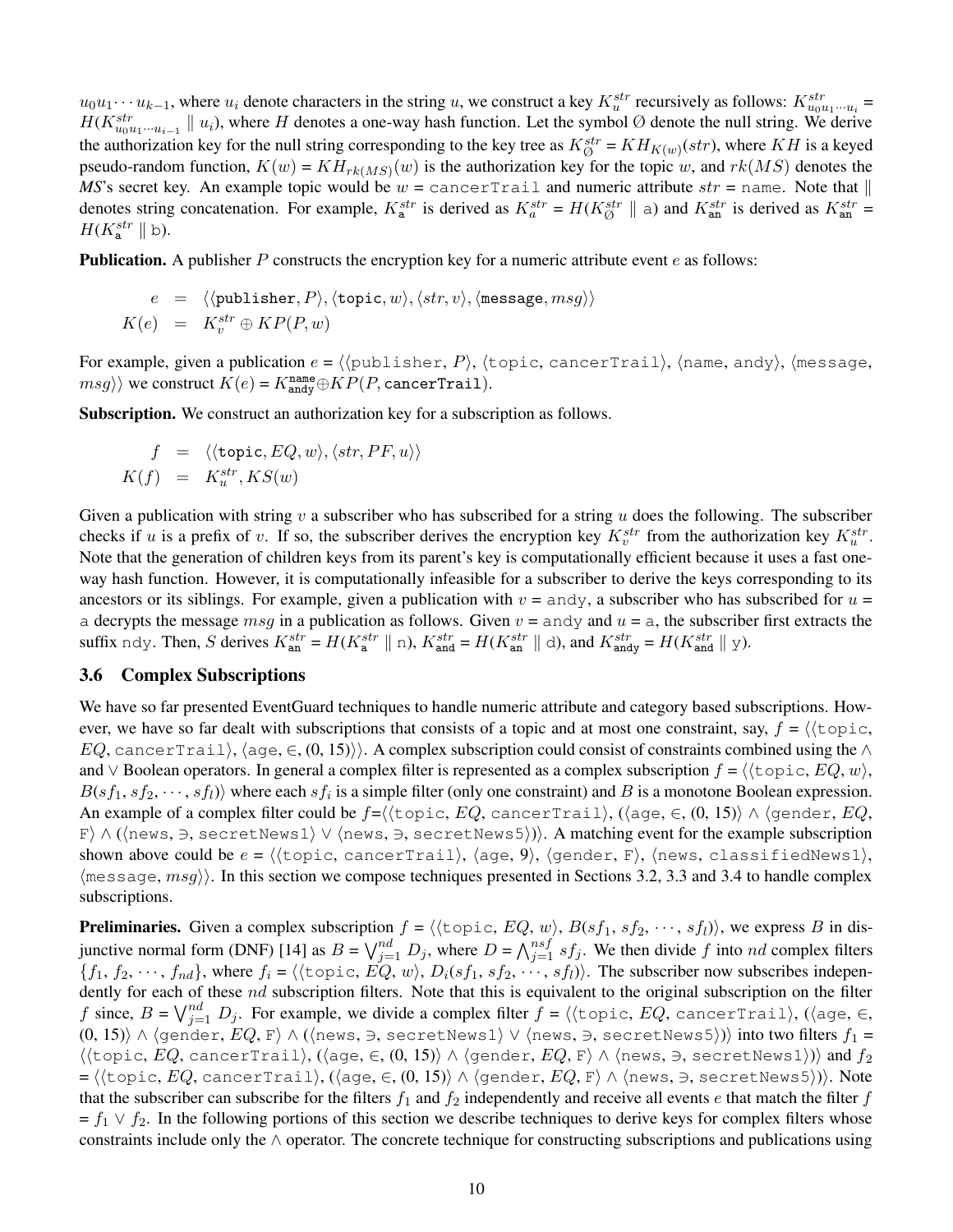these derived keys is very similar to that discussed in numeric attribute based matching and category based matching and will be omitted in this section.

**Publication.** The encryption key for a complex event  $e_i = \langle \langle \text{topic}, w \rangle, \langle name_1, value_1 \rangle, \dots, \langle name_l, value_l \rangle \rangle$ is constructed as follows:  $K(e_i) = H(\bigoplus_{j=1}^{l} K(se_j))$ , where  $se_j = \langle \langle \text{topic}, w \rangle, \langle name_j, value_j \rangle \rangle$ . For example, given an event  $e = \langle \langle \text{topic}, \text{cancelTrail} \rangle, \langle \text{age}, 9 \rangle, \langle \text{gender}, \text{F} \rangle, \langle \text{news}, \text{classifiedNews1} \rangle,$  $\langle$ message,  $msg\rangle$ , the key  $K(e)$  is computed as follows. We break up  $e_i$  into three simple events  $se_1 = \langle \langle \text{topic},$ cancerTrail),  $\langle \text{age}, 9 \rangle$ ),  $se_2 = \langle \langle \text{topic}, \text{cancelTrail} \rangle$ ,  $\langle \text{gender}, F \rangle$  and  $se_3 = \langle \langle \text{topic}, \text{cancelTrail} \rangle$ ,  $\langle$ news, classifiedNews1 $\rangle$ ). Then, we compute the encryption keys for the simple events using the techniques described in Sections 3.2, 3.3 and 3.4:  $K(se_1) = K_{010}^{\text{age}}$  (since  $ktid(9) = 010$ ),  $K(se_2) = K_F^{\text{gender}}$  $K<sub>F</sub>$  and  $K(se<sub>3</sub>) = K<sub>0</sub><sup>news</sup>$ (since  $ktid$  (classifiedNews1) = 0). Finally, we derive  $K(e) = H(K_{010}^{\text{age}} \oplus K_F^{\text{gender}} \oplus K_0^{\text{news}})$ .

**Subscription.** Now we describe how an authorization key is constructed for a filter  $f_i = \langle \langle \text{topic}, EQ, w \rangle, D_i(s f_1, \text{target}) \rangle$  $sf_2, \dots, sf_l$ ). We divide the subscription filter  $f_i$  into l simple subscriptions of the form:  $f_{ij} = \langle \langle \text{topic}, EQ, \rangle \rangle$  $\langle w \rangle$ ,  $sf_j \rangle$ . The set of authorization keys associated with  $f_i$  is  $\{K(sf_1), K(sf_2), \cdots, K(sf_l)\}\$ , where  $K(sf_j)$  is the authorization key for a subscription filter  $f_{ij}$  using the techniques described in Sections 3.2, 3.3 and 3.4. For example, given a subscription filter  $f_1$  =  $\langle$ (topic,  $EQ$ , cancerTrail), ( $\langle$ age, ∈, (0, 15)) ∧  $\langle$ gender,  $EQ$ , F $\rangle$  ∧ (news,  $\Rightarrow$ , secretNews1)), we split into three simple filters:  $f_{11} = \langle \langle \text{topic}, EQ, \text{ cancerTrain}\rangle, \langle \text{age}, \in, \rangle \rangle$  $(0, 15)$ ,  $f_{12} = \langle \langle \text{topic}, EQ, \text{cancerTail} \rangle, \langle \text{gender}, EQ, \text{F} \rangle \rangle$  and  $f_{13} = \langle \langle \text{topic}, EQ, \text{cancerTail} \rangle,$  $\langle$ news,  $\Rightarrow$ , secretNews1 $\rangle$ ). We then associate the following authorization keys with filter  $f: K(f_{11}) = K_0^{\text{age}}$  $_0^{\text{age}}$  (since  $ktid(0, 15) = 0$ ),  $K(f_{12}) = K_F^{\text{gender}}$  $K_F^{\text{gender}}$ , and  $K(f_{13}) = K_{00}^{\text{news}}$  (since  $ktid(\text{secretNews1}) = 00$ ). Given an event  $e =$  $\langle \langle$ topic, cancerTrail $\rangle$ ,  $\langle$ age,  $9\rangle$ ,  $\langle$ gender, F $\rangle$ ,  $\langle$ news, classifiedNews1 $\rangle$ ,  $\langle$ message,  $E_{K(e)}(msg)\rangle\rangle$ , a subscriber derives key  $K(e)$  as follows. The subscriber computes  $K_{010}^{\text{age}}$  (since  $ktid(9) = 010$ ) from  $K_0^{\text{age}}$  $_0^{\text{age}}$  (since  $ktid(0, 15) = 0$ ) using the numeric attribute key tree for age,  $K_0^{\text{news}}$  (since  $ktid(\text{classifiedNews1}) = 0$ ) from  $K_{00}^{\text{news}}$  (since  $ktid(\text{secretNews1}) = 00$ ) using the category attribute key tree for news. The subscriber uses the authorization key  $K_F^{\text{gender}}$  with the derived keys  $K_{010}^{\text{age}}$  and  $K_0^{\text{news}}$  to compute  $K(e) = H(K_{010}^{\text{age}} \oplus K_F^{\text{gender}} \oplus K_0^{\text{news}})$ . One can show that a subscriber can derive  $K(e)$  from  $K(f)$  if and only if the complex event e matches the complex filter  $f$  by our composing arguments presented in Sections 3.2, 3.3 and 3.4.

#### **3.7 Performance Enhancements**

In this section we present two key caching mechanisms to enhance the performance of our key derivation algorithms: temporal key cache and semantic key cache. In a temporal cache, a key is cached with a hope that it is reused in the near future. A semantic key cache extends the temporal key cache by exploiting the functioning of our key derivation algorithms to enhance the system's performance.

**Temporal Key Cache.** A temporal key cache exploits the temporal locality in the events received by a subscriber. Caching the encryption key  $K(e)$  saves the cost of computing  $K(e)$  from  $K(f)$ . We use a simple least recently used (LRU) based cache replacement policy to maintain the temporal key cache.

**Semantic Key Cache.** The key idea behind the semantic key cache is to extend a temporal key cache using specific properties of our key derivation algorithm. Given an event  $e$ , the semantic key cache selects a cached authorization key  $K(f_{opt})$  such that it is most efficient to derive  $K(e)$  from  $K(f_{opt})$ . The optimal authorization key  $K(f_{opt})$  for deriving the encryption key  $K(e)$  is determined as follows. Given a filter f and an event e we define a distance between them as  $dist(f, e)$ . If the event e does not match the filter f, then  $dist(f, e) = \infty$ . If the event e matches the filter f, then we define  $dist(f, e)$  as the computational cost incurred in deriving  $K(e)$  from  $K(f)$ . We compute the optimal filter  $f_{opt}$  as  $f_{opt} = argmin_{f \in C} dist(f, e)$ , where C denotes the temporal key cache and  $f \in C$  denotes a subscription filter f whose key  $K(f)$  is cached in the temporal key cache C.

For example, for some numeric attribute  $num$ , let us suppose that the cache C consists of three keys  $K_Q^{num}$ ,  $K_0^{num}$ For example, for some numeric authority *ham*, for as suppose that the each  $\sigma$  consists of three keys  $K_{\emptyset}$ ,  $K_0$  and  $K_1^{num}$ . Now we choose  $K(f_{opt})$  to derive  $K(e) = K_{000}^{num}$  as follows. First we observe that  $K_{00$ only from keys  $K_{\emptyset}^{num}$  and  $K_0^{num}$ . Computing  $K_{000}^{num}$  from  $K_{\emptyset}^{num}$  requires three hash computations, while that from  $K_0^{num}$  requires two hash computations. Hence, we choose  $K(\tilde{f}_{opt}) = K_0^w$ .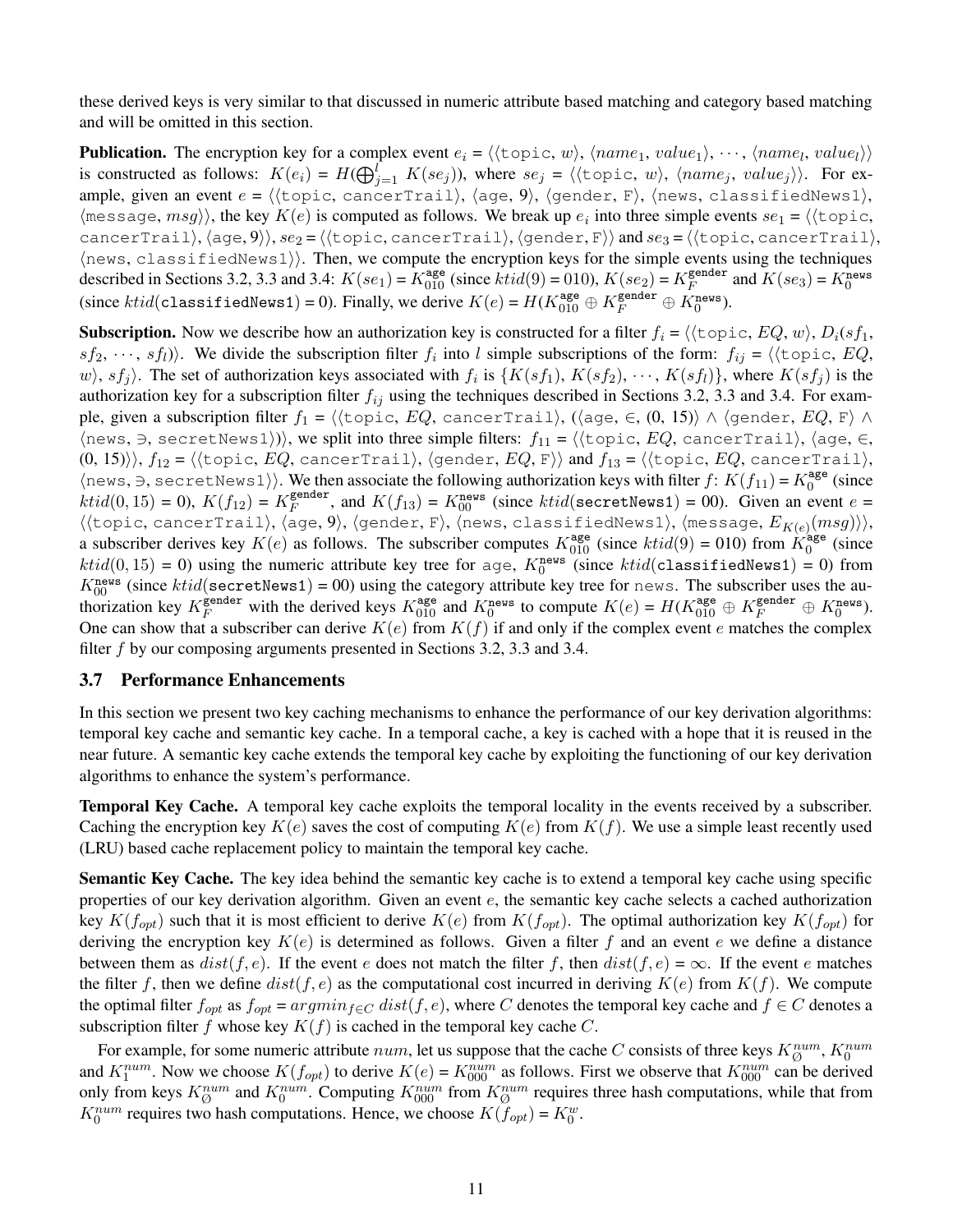

## **4 Evaluation**

#### **4.1 Implementation Sketch**

We have implemented our key management algorithms (EventGuard) on top of an unmodified Siena pub-sub core [6]. Siena is a content-based pub-sub system whose working is very similar to our reference model in Section 2. Hence, all EventGuard primitives can be directly mapped on to underlying Siena messages. A unique feature of our design is that the nodes in the pub-sub network can route messages as if they were *original* Siena messages. We have implemented *MS* as a stand-alone entity. The *MS* computes the authorization keys on the fly since the key derivation cost is very low. For a *MS* with limited computing power, one could use the semantic key caching mechanism to tradeoff computing power with main memory utilization. For category trees, the *MS* pre-computes and stores the blinded key tree for every category in a publicly available MySQL Database [16]. Our implementation uses the following cryptographic algorithms. We use SHA1 for the hash function  $H$ , HMAC-SHA1 for the keyed hash function  $KH$ , and AES-128-CBC for the encryption algorithm E. For modular exponentiations in field  $Z_p$ , we use the standard exponentiation by squaring algorithm that computes the result in  $O(\log_2 p)$  time.

## **4.2 Experimental Results**

In this section, we present three sets of experiments on our prototype implementation. First we study the load on the meta-service. Second, we present measurements on the loss in throughput and the increase in latency in publications. Third, we show the effect of semantic key caching on the throughput and latency of the pub-sub system.

**Experimental Setup.** We used GT-ITM [30] topology generator to generate an Internet topology consisting of 63 nodes. The latencies for links were obtained from the underlying Internet topology generated by GT-ITM. The round trip times on these links varied from 24ms to 184ms with mean 74ms and standard deviation 50ms. The tree's root node acts as the publisher and its leaf nodes act as subscribers for this pub-sub network (32 subscribers and one publisher). We constructed complete binary tree topology using different number of nodes (0, 2, 6, 14, 30) and linked these nodes using open TCP connections to form the pub-sub network. The subscribers were uniformly distributed among all the leaf nodes. We ran our implementation on eight 8-processor servers (64 CPUs) (550 MHz Intel Pentium III Xeon processors running RedHat Linux 9.0) connected via a high speed LAN. We simulated the wide-area network delays obtained from the GT-ITM topology generator.

All experimental results presented in this section were averaged over 5 independent runs. Due to the lack of real workloads in this area, we had to use a synthetic workload. We simulated 128 topics, with the popularity of each topic varying according to a Zipf-like distribution [20]. Each subscriber subscribed for 32 topics chosen from the set of 128 topics using the Zipf distribution. Amongst 128 topics, 32 were numeric attributes, 32 were category trees, 32 were string attributes, and the rest 32 were simple topics. Numeric attributes had a range of size 256 units and a least count of 4 units. Hence, the number of elements in the numeric attribute tree was 127 and the height of the numeric attribute tree was 6. Category trees were for height 4 and number of children for each non-leaf element was chosen uniformly and randomly between 2 to 4. The average number of elements in a category tree was 82. The length of the string attributes were Zipf distributed between 1 and 8. Each publication message was assumed to be 256 Bytes long.

**Number of Keys.** Figure 3 shows the average number of keys maintained per subscriber as NS the number of subscribers varies. Recall that the SubscriberGroup approach uses group key management techniques on sub-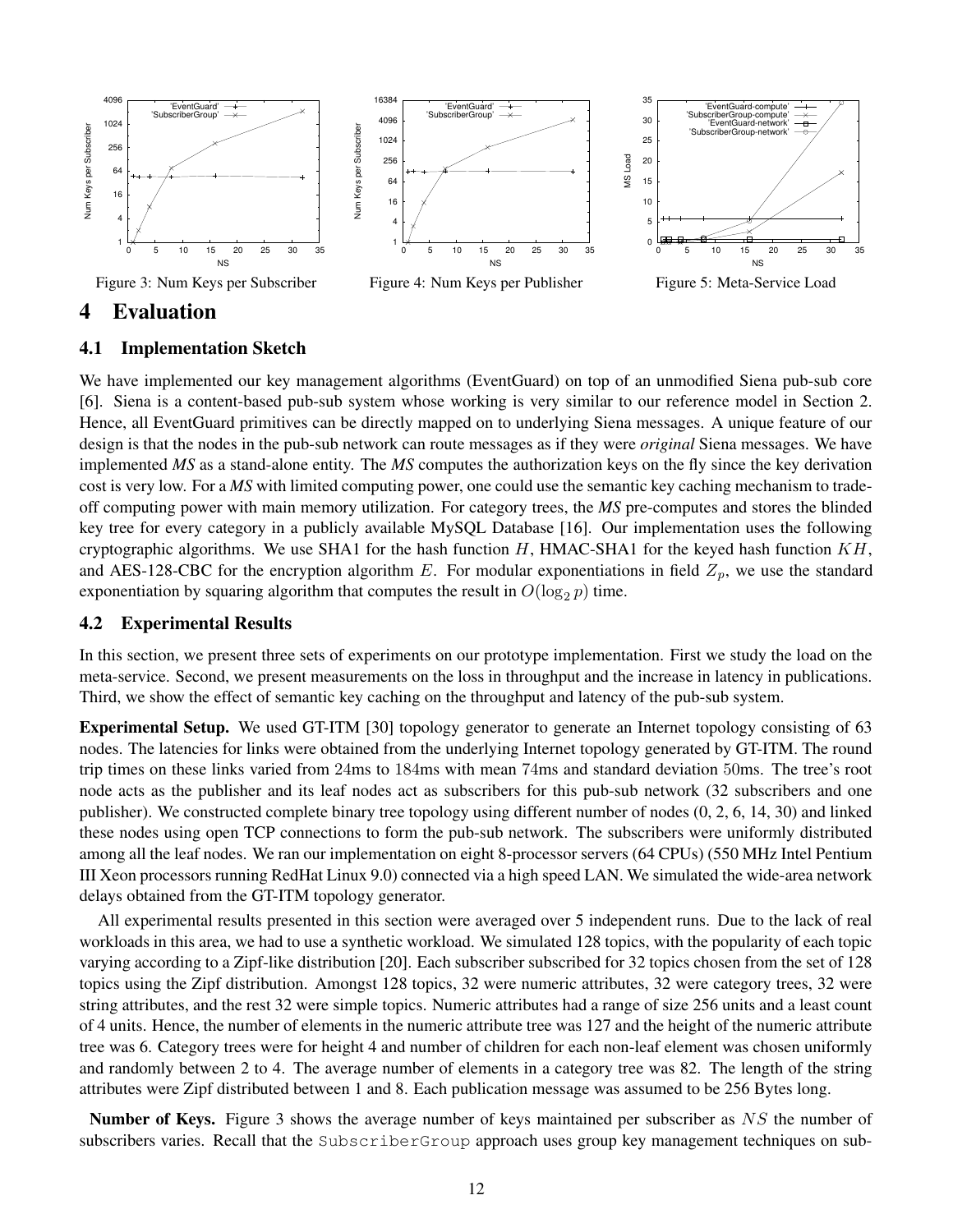

scriber groups [18]. EventGuard requires a small and constant number of keys per subscriber that is independent of NS. Even for 32 subscribers, the number of keys per subscriber using the SubscriberGroup approach is about 40 times larger than the EventGuard approach. EventGuard achieves significant reduction in the number of keys at the cost of running the key derivation algorithm on the subscriber. In later experiments we show that the cost of key derivation is very small compared to wide-area network latencies thereby making it easily affordable. Figure 4 shows the average number of keys maintained per publisher as NS the number of subscribers varies. The trends shown in Figure 4 are very similar to that in 3.

**Meta-Service Load.** Figure 5 shows the computing and network cost on the meta-service using SubscriberGroup based approach and EventGuard. Computing cost (measured in milliseconds) shows the average cost of group key management in SubscriberGroup and the cost of key derivation algorithm in EventGuard when a new subscriber joins the system. The cost incurred by the SubscriberGroup increases dramatically with  $NS$  (the number of subscribers that were already in the pub-sub network), while that incurred by the EventGuard approach is a small constant that is independent of NS. Networking cost (measured in Kbytes) shows the average cost of communicating the updated group key in SubscriberGroup and the cost of delivering the authorization keys in EventGuard. Similar to computing cost, EventGuard incurs a small and constant networking cost, while that of SubscriberGroup explodes with NS.

**Throughput.** We measured the throughput in terms of the maximum number of publications per second that can be handled by the pub-sub system. We measured the maximum throughput as follows. We engineered the publisher to generate publications at the rate of q publications per unit time. In each run of this experiment, the rate q was fixed. We monitored the number of outstanding publications required to be processed at every node. If at any node the number of outstanding publications monotonically increased for five consecutive observations, then we conclude that the node is saturated and the experiment aborted. We iteratively vary q across different experimental runs to identify the minimum value of  $q_{min} = throughput$  such that some node in the pub-sub network is saturated. Figure 6 shows the maximum throughput versus the number of nodes in the pub-sub network. Observe that the throughput of the system increases with the number of nodes. This demonstrates the scalability of the pub-sub system and EventGuard's key management algorithms. Siena does not show much throughput difference between topic-based subscriptions, numeric attributes and categories. The throughput drop for numeric attributes is only marginally smaller than simple subscriptions since it only involves additional computations of hashes  $(< 1 \mu s)$ ; while that for category hierarchies is significantly larger because it involves a more expensive modular exponentiation (1.95 ms).

Latency. We measured latency in terms of the amount of time it takes from the time instant a publication is published till the time it is available to the subscriber (in plain-text). Figure 7 shows latency versus number of nodes. The latency is measured keeping the throughput of the system at its maximum. Observe that latency first decreases and then begins to increase with the number of nodes. Initially, latency decreases because the per-node processing cost decreases. However, as the number of nodes continues to increase, so does the diameter of the pub-sub network. Hence, distance between the publisher and subscriber (in terms of the number of pub-sub network hops) increases with the number of nodes. As in the case for throughput, Siena does not show any change in latency between topic-based subscriptions, numeric attributes and categories. Observe from Figure 7 that the increase in latency is very small. This is because the wide-area network latencies are of the order of 70ms; while the overhead for encryption/decryption and key derivation is relatively much smaller. Categories incur higher latency than numeric attributes because they require an expensive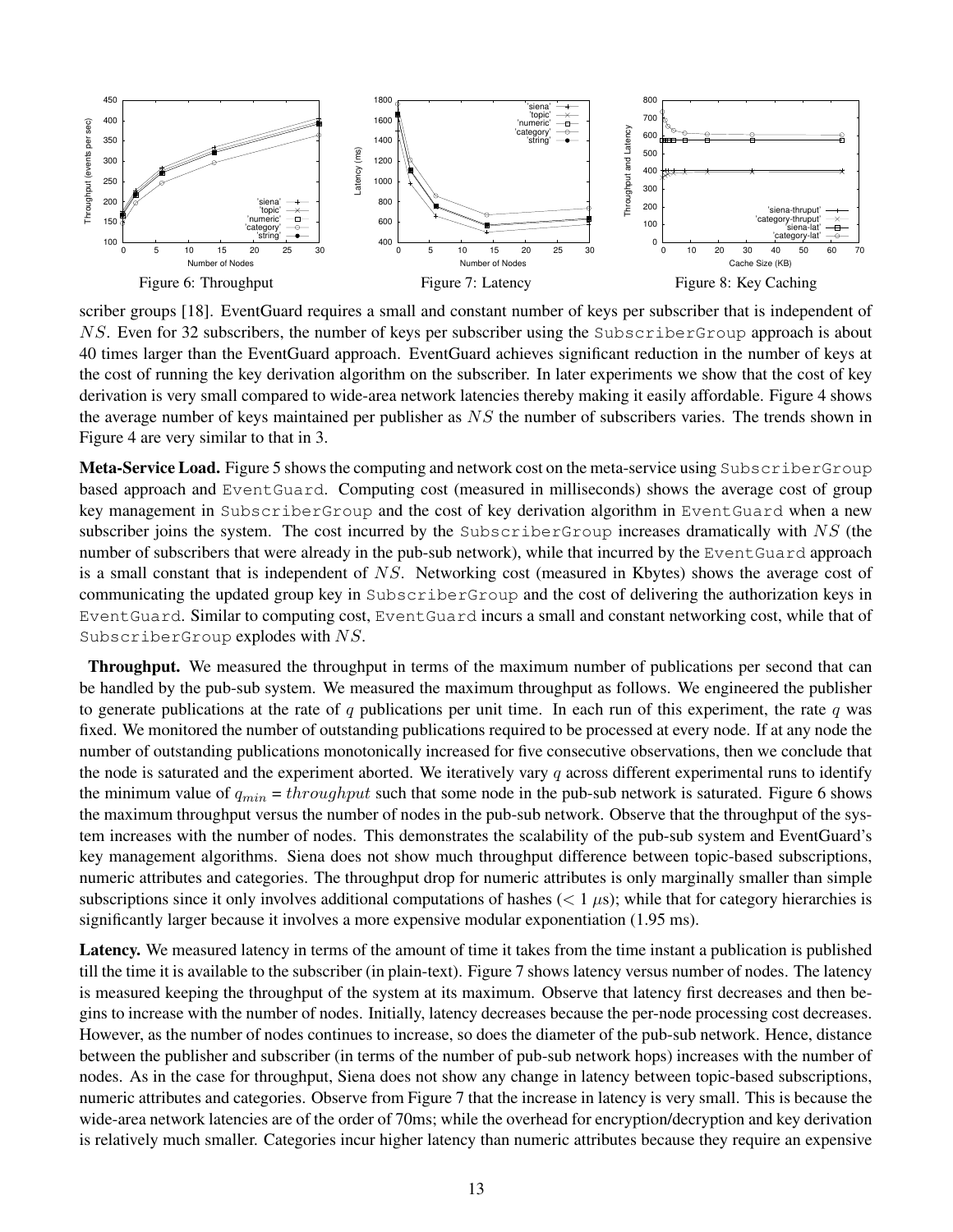modular exponentiation operation. Nonetheless the maximum increase in latency was lesser than 6%.

**Semantic Key Cache.** From our experiments on throughput and latency, we measured the overhead due to encryption/decryption and key derivation. We observed that the overhead due to encryption/decryption and key derivation for topics and numeric attributes was very low. However, the overhead of key generation is high for categories because it involves a modular exponentiation operation. In section 3.7, we have proposed a semantic key cache to improve the throughput and latency of the pub-sub system. Figure 8 shows the throughput and latency for category based matching in a pub-sub network with one publisher, 30 nodes and 32 subscribers for different values of cache size. Observe that when all authorization keys are cached, the encryption/decryption cost becomes the primary overhead for EventGuard. Using the semantic key caching mechanism the throughput of EventGuard was about 2.2% (as against 10.8% without caching) lower than Siena and the latency of EventGuard was about 1.5% (as against 5.7% without caching) higher than Siena (using a 64 KB cache). We also performed experiments wherein we cached keys for numeric attributes; however, the resulting throughput and latency improvement were very small  $(<0.5\%)$ .

# **5 Discussion**

## **5.1 Issues**

**Matching Algorithms.** In this paper we have demonstrated the functioning of EventGuard using three types of publication-subscription matching. One can use the techniques presented for numeric attribute matching to arbitrary prefix trees. One can use the techniques presented for category based matching for arbitrary directed acyclic graphs. However, the later class of matching algorithms incurs the overhead of having to maintain auxiliary data. Nonetheless, as we have shown in this paper, this auxiliary data may be made publicly available without compromising the security guarantees provided by the system. However, for classes of matching algorithms that have arbitrarily large key space and require auxiliary data, the size of auxiliary data may become a huge concern. As a part of our future work, we are characterizing key spaces and developing techniques to minimize the size of auxiliary data. One should note that in an extreme case, the matching algorithm could be any arbitrary function. It may be possible to handle arbitrary functions and provide complete confidentiality guarantees on routable attributes in an event using secure multi-party computation. However, the absence of efficient constructions for secure multi-party computations makes it infeasible to use them in practical systems.

**Meta-Service Scalability.** EventGuard uses a centralized meta-service for distributing the authorization keys. Our experiments show that the computing and network load incurred on our *MS* is significantly smaller than that incurred using a subscriber group approach. Our *MS* maintains only one 16 Byte key rk(MS) and exports a very simple interface: subscribe and advertise. Unsubscribe is handled implicitly since a subscription has a valid life time (epoch); same holds for unadvertise. The *MS* is not involved in the publish operation; note that publish happens to the most common operation on the pub-sub network.

By our design, the *MS* can be easily replicated. The only secret that needs to be shared between the replicas is the 16 Byte master key  $rk(MS)$ . All the other pieces of shared data are public and read-only. This data includes least count for numeric attributes and category attribute trees and the auxiliary data required for key derivation. The fact that the replicas share only read-only data obviates the need for concurrency control amongst them. Additionally, we can vary the number of meta-service servers *on demand*, thereby permitting us to efficiently handle variable load (bursty load). Our experiments showed that the *MS* could handle up to 39 subscriptions per second. Using a semantic key cache with a modest 64 KBytes size, the *MS* can increase its throughput to 192 subscriptions per second. With three servers operating as the *MS* we obtained a throughput of 562 subscriptions per second using semantic key caching  $(3 * 192 =$ 576). Since the *MS* replicas require no synchronization and concurrency control, the meta-service shows a near linear scalability.

# **5.2 Related Work**

Several pub-sub systems [6, 3, 7, 2] have been developed to provide highly scalable and flexible messaging support for distributed systems. Siena [6] and Gryphon [3] are large pub-sub system capable of content-aware routing. Scribe [7] is an anonymous P2P pub-sub system. Most work on pub-sub systems have focused on performance, scalability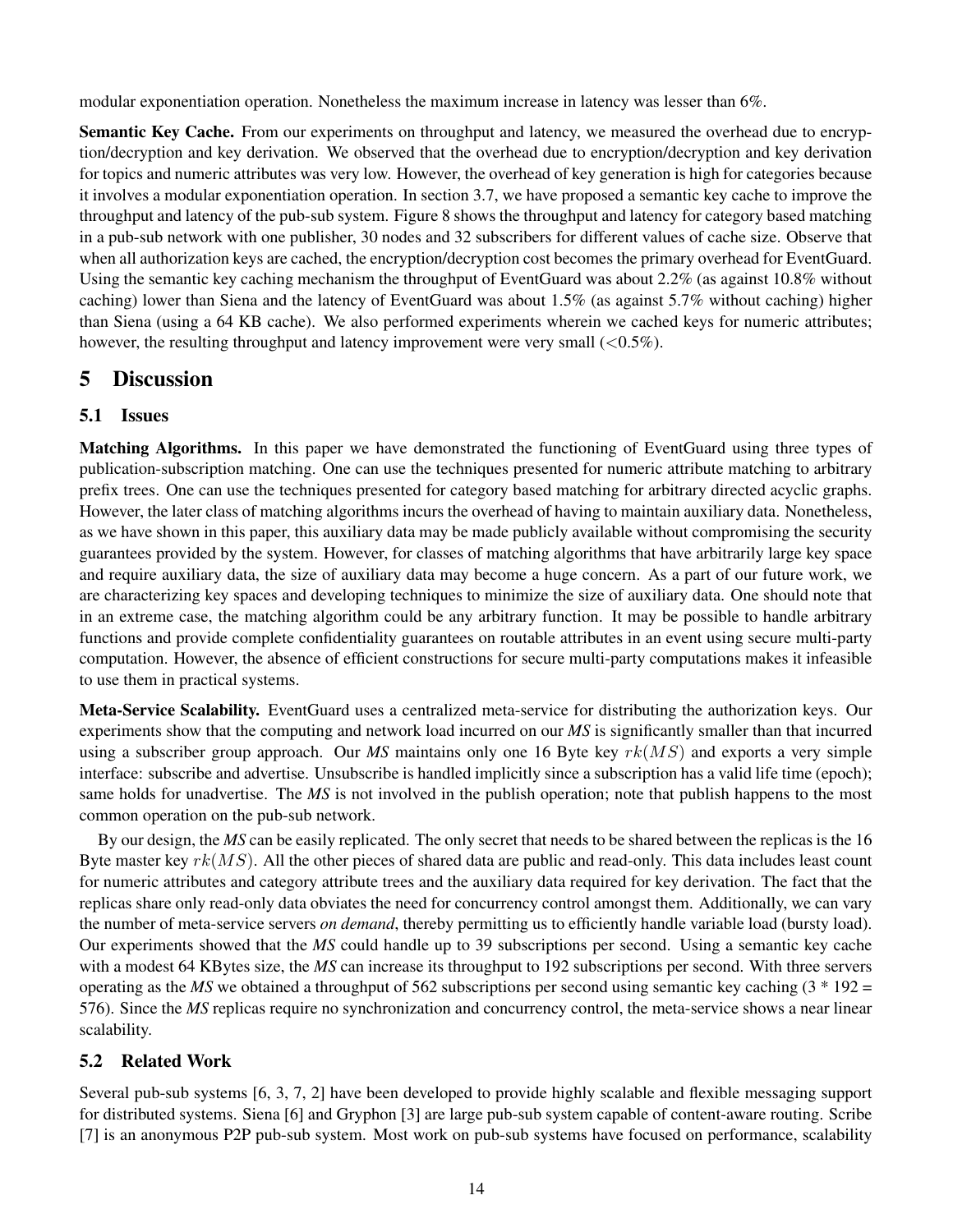and availability. Unfortunately, very little effort has been expended on studying the security aspects of these systems.

Wang et al. [26] analyze the security issues and requirements in a content-based pub-sub system. This paper identifies that the general security needs of a pub-sub application includes confidentiality, integrity and availability. More specifically they identify authentication of publications, integrity of publications, subscription integrity and service integrity as the key issues. The paper presents a detailed description of these problems in the context of a content-based pub-sub system, but fails to offer any concrete solutions.

Significant amount of work has been done in the field of secure group communication [1, 24, 25, 28, 15, 4, 5, 19] on multicast networks (survey [21]). Such systems leverage secure group-based multicast techniques and group key management techniques to provide forward and backward security, scalability and performance. A significant restriction with secure group communication is that the group membership is not as flexible as the subscription model used in pub-sub systems. In contrast, EventGuard permits flexible membership at the granularity of subscriptions. Also, EventGuard uses an overlay network and does not rely on IP multicast technology primarily because the IP multicast protocol has not yet been deployed at an Internet scale. EventGuard also differs from secure group communication protocols by associating authorization keys with subscription filters and encryption keys with events instead of associating keys with users or groups of users.

Opyrchal and Prakash [18] analyze secure distribution of events in a content-based pub-sub network from a group key management standpoint. They show that previous techniques for dynamic group key management fail in a pubsub scenario since every event can potentially have a different set of interested subscribers. They use a key caching based technique that relies on subscription popularity to reduce the number of encryptions and to increase message throughput. However, their approach requires that the pub-sub network nodes (brokers) are completely trustworthy. We maintain complete confidentiality of secret attributes in an event from pub-sub nodes. For scalability we guarantee partial confidentiality on content routable attributes in the event.

Several techniques to safeguard a pub-sub network against message spoofing, spamming, and flooding attacks, addressing the issue of maintaining authentication and availability of publications and subscriptions are described in [23]. The paper also proposes techniques to construct a robust pub-sub network that is resilient to event dropping attacks by malicious pub-sub network nodes. Nonetheless, they focus entirely on guarding a pub-sub network from denial of service (DoS) attacks rather than attacks on event confidentiality and integrity.

Several authors have proposed reputation based feedback mechanism to guard a pub-sub network against dishonest publishers that publish malicious (invalid) events. A reputation based feedback mechanism [29] allows subscribers to assign scores to a publisher based on the *quality* of its publications. Eventually, subscribers would subscribe only to high quality publishers, and malicious publishers would run out of business.

## **6 Conclusion**

We have presented EventGuard − secure, scalable and efficient key management algorithms for pub-sub systems. EventGuard protects the secret attributes in an event from the subscribers who have not subscribed for that event by encrypting publications such that only authorized subscribers of that event can read them. A unique feature of EventGuard is that it associates authorization keys with subscriptions and encryption keys with publications instead of associating keys with users or groups of users. EventGuard uses efficient and secure key derivation algorithms maintain the confidentiality guarantees while retaining performance  $\&$  scalability and minimizing the overhead of key management. In this paper we have demonstrated the EventGuard approach using three common types of publicationsubscription matching: topic or keyword based matching, numeric attribute based matching, and category based matching. We have also proposed semantic key cache based mechanisms to enhance the performance of our key derivation algorithms using a space-time trade off. We have presented a concrete implementation and a detailed evaluation of EventGuard on a pub-sub overlay network. Our experiments show that EventGuard meets the security goals while maintaining a low throughput (11%) and latency (6%) overhead on the pub-sub network.

**Acknowledgement.** This research is partially supported by NSF CNS, NSF ITR, an IBM SUR grant, and an HP Grant.